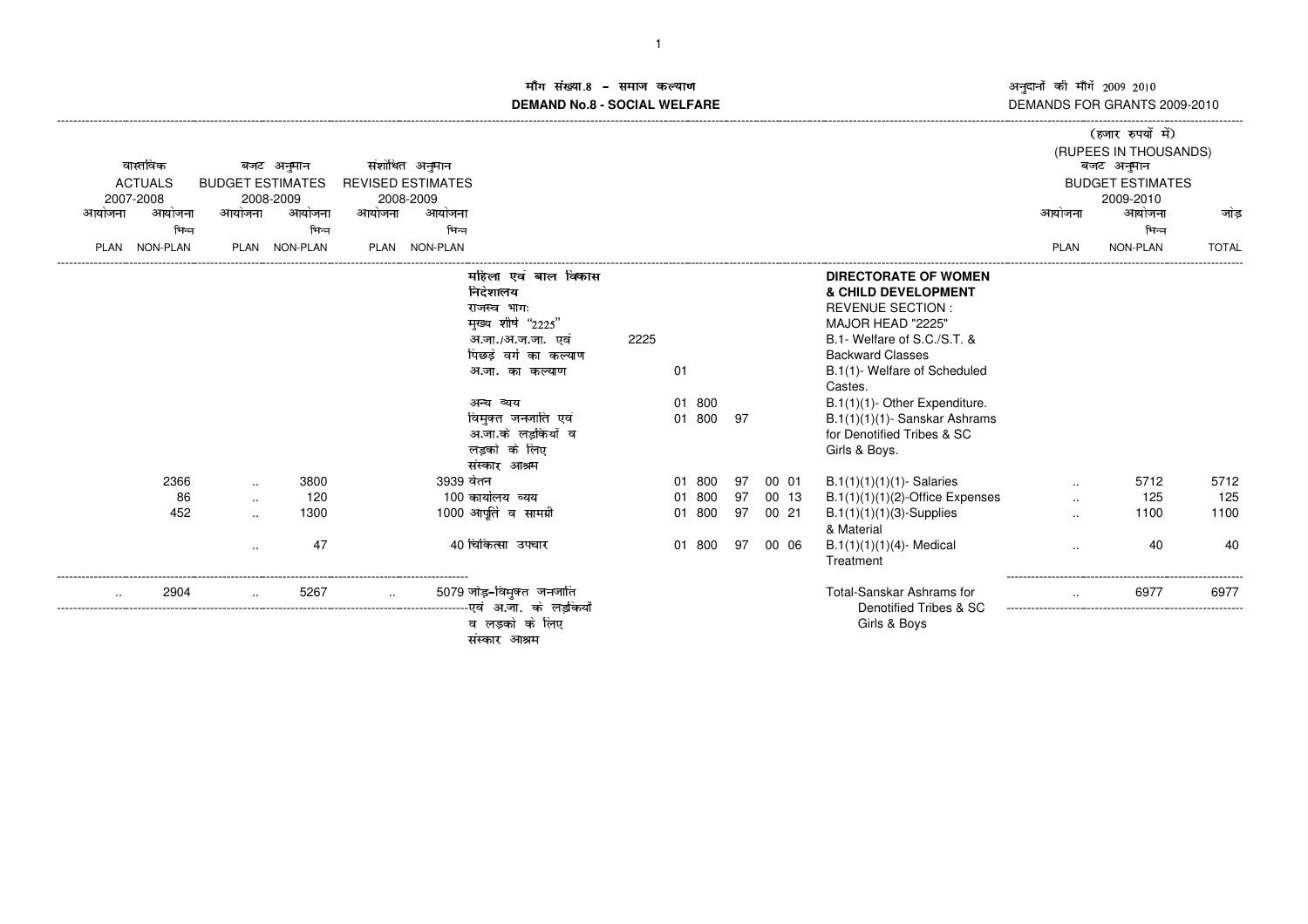अनुदानों की माँगें 2009–2010<br>DEMANDS FOR GRANTS 2009-2010 ं की माँगें 2009-2010

#### ाँग संख्या ûýþ øôõÿõ-**DEMAND No.8 - SOCIAL WELFARE**ाण उत्तर को समाप्त है। इस प्रकाश के बाद के बाद करने के बाद करने के बाद करने के बाद करने के बाद करने के बाद करन

| (RUPEES IN THOUSANDS)<br>वास्तविक<br>संशोधित अनुमान<br>बजट अनुमान<br>बजट अनुमान<br><b>REVISED ESTIMATES</b><br><b>ACTUALS</b><br><b>BUDGET ESTIMATES</b><br><b>BUDGET ESTIMATES</b><br>2007-2008<br>2008-2009<br>2008-2009<br>2009-2010<br>आयोजना<br>आयोजना<br>आयोजना<br>आयोजना<br>आयोजना<br>आयोजना<br>आयोजना<br>आयोजना<br>भिन्न<br>भिन्न<br>भिन्न<br><b>NON-PLAN</b><br>PLAN NON-PLAN<br>PLAN NON-PLAN<br>NON-PLAN<br><b>PLAN</b><br><b>PLAN</b><br>01 800<br>संस्कार आश्रम<br>98<br>B.1(1)(1)(2)- Sanskar Ashrams<br>1440 वेतन<br>01 800<br>98<br>$B.1(1)(1)(2)(1)$ - Salaries<br>732<br>1095<br>00 01<br>25 कार्यालय व्यय<br>5<br>50<br>01 800<br>98<br>00 13<br>$B.1(1)(1)(2)(2)$ -Office Expenses<br>$\ddotsc$<br>$\cdot$ .<br>400 आपूर्ति व सामग्री<br>98<br>153<br>500<br>01 800<br>00 21<br>$B.1(1)(1)(2)(3)$ - Supplies<br>$\ddot{\phantom{a}}$<br>$\sim$<br>& Material<br>24 चिकित्सा उपचार<br>24<br>01 800<br>98<br>00 06<br>$B.1(1)(1)(2)(4)$ - Medical<br>$\cdot$<br>$\ddotsc$<br>$\ddotsc$<br>Treatment<br>1889 जोड-संस्कार आश्रम<br><b>Total-Sanskar Ashrams</b><br>890<br>1669<br>6968 जोड़-मुख्य शीर्ष 2225"<br>3794<br>6936<br>TOTAL - MAJOR HEAD"2225" | जोड़<br>भिन्न<br><b>TOTAL</b><br>2088<br>2088<br>30<br>30<br>500<br>500<br>24<br>24<br>2642<br>2642<br>9619<br>9619 |
|---------------------------------------------------------------------------------------------------------------------------------------------------------------------------------------------------------------------------------------------------------------------------------------------------------------------------------------------------------------------------------------------------------------------------------------------------------------------------------------------------------------------------------------------------------------------------------------------------------------------------------------------------------------------------------------------------------------------------------------------------------------------------------------------------------------------------------------------------------------------------------------------------------------------------------------------------------------------------------------------------------------------------------------------------------------------------------------------------------------------------------------------------------------------------|---------------------------------------------------------------------------------------------------------------------|
|                                                                                                                                                                                                                                                                                                                                                                                                                                                                                                                                                                                                                                                                                                                                                                                                                                                                                                                                                                                                                                                                                                                                                                           |                                                                                                                     |
|                                                                                                                                                                                                                                                                                                                                                                                                                                                                                                                                                                                                                                                                                                                                                                                                                                                                                                                                                                                                                                                                                                                                                                           |                                                                                                                     |
|                                                                                                                                                                                                                                                                                                                                                                                                                                                                                                                                                                                                                                                                                                                                                                                                                                                                                                                                                                                                                                                                                                                                                                           |                                                                                                                     |
|                                                                                                                                                                                                                                                                                                                                                                                                                                                                                                                                                                                                                                                                                                                                                                                                                                                                                                                                                                                                                                                                                                                                                                           |                                                                                                                     |
|                                                                                                                                                                                                                                                                                                                                                                                                                                                                                                                                                                                                                                                                                                                                                                                                                                                                                                                                                                                                                                                                                                                                                                           |                                                                                                                     |
|                                                                                                                                                                                                                                                                                                                                                                                                                                                                                                                                                                                                                                                                                                                                                                                                                                                                                                                                                                                                                                                                                                                                                                           |                                                                                                                     |
|                                                                                                                                                                                                                                                                                                                                                                                                                                                                                                                                                                                                                                                                                                                                                                                                                                                                                                                                                                                                                                                                                                                                                                           |                                                                                                                     |
|                                                                                                                                                                                                                                                                                                                                                                                                                                                                                                                                                                                                                                                                                                                                                                                                                                                                                                                                                                                                                                                                                                                                                                           |                                                                                                                     |
|                                                                                                                                                                                                                                                                                                                                                                                                                                                                                                                                                                                                                                                                                                                                                                                                                                                                                                                                                                                                                                                                                                                                                                           |                                                                                                                     |
|                                                                                                                                                                                                                                                                                                                                                                                                                                                                                                                                                                                                                                                                                                                                                                                                                                                                                                                                                                                                                                                                                                                                                                           |                                                                                                                     |
|                                                                                                                                                                                                                                                                                                                                                                                                                                                                                                                                                                                                                                                                                                                                                                                                                                                                                                                                                                                                                                                                                                                                                                           |                                                                                                                     |
|                                                                                                                                                                                                                                                                                                                                                                                                                                                                                                                                                                                                                                                                                                                                                                                                                                                                                                                                                                                                                                                                                                                                                                           |                                                                                                                     |
|                                                                                                                                                                                                                                                                                                                                                                                                                                                                                                                                                                                                                                                                                                                                                                                                                                                                                                                                                                                                                                                                                                                                                                           |                                                                                                                     |
|                                                                                                                                                                                                                                                                                                                                                                                                                                                                                                                                                                                                                                                                                                                                                                                                                                                                                                                                                                                                                                                                                                                                                                           |                                                                                                                     |
|                                                                                                                                                                                                                                                                                                                                                                                                                                                                                                                                                                                                                                                                                                                                                                                                                                                                                                                                                                                                                                                                                                                                                                           |                                                                                                                     |
| मुख्य शीर्ष "2235"<br>MAJOR HEAD "2235"                                                                                                                                                                                                                                                                                                                                                                                                                                                                                                                                                                                                                                                                                                                                                                                                                                                                                                                                                                                                                                                                                                                                   |                                                                                                                     |
| सामाजिक सुरक्षा एवं कल्याण 2235<br><b>B.2-Social Security and Welfare</b>                                                                                                                                                                                                                                                                                                                                                                                                                                                                                                                                                                                                                                                                                                                                                                                                                                                                                                                                                                                                                                                                                                 |                                                                                                                     |
| समाज कल्याण<br>B.2(1)- Social Welfare                                                                                                                                                                                                                                                                                                                                                                                                                                                                                                                                                                                                                                                                                                                                                                                                                                                                                                                                                                                                                                                                                                                                     |                                                                                                                     |
| प्रशासन व निदेशन<br>02<br>B.2(1)(1)- Direction & Admn.                                                                                                                                                                                                                                                                                                                                                                                                                                                                                                                                                                                                                                                                                                                                                                                                                                                                                                                                                                                                                                                                                                                    |                                                                                                                     |
| महिला एवं बाल विकास<br>02 001<br>$B.2(1)(1)(1)$ - Directorate of                                                                                                                                                                                                                                                                                                                                                                                                                                                                                                                                                                                                                                                                                                                                                                                                                                                                                                                                                                                                                                                                                                          |                                                                                                                     |
| निदेशालय<br>02 001<br>86<br>Women & Child Development                                                                                                                                                                                                                                                                                                                                                                                                                                                                                                                                                                                                                                                                                                                                                                                                                                                                                                                                                                                                                                                                                                                     |                                                                                                                     |
| वेतन<br>02 001<br>86<br>00 01<br>$B.2(1)(1)(1)(1)$ - Salaries.                                                                                                                                                                                                                                                                                                                                                                                                                                                                                                                                                                                                                                                                                                                                                                                                                                                                                                                                                                                                                                                                                                            |                                                                                                                     |
| स्वीकृत<br>2500<br>1000<br>8550<br>1100<br>12280<br>Voted<br>16100                                                                                                                                                                                                                                                                                                                                                                                                                                                                                                                                                                                                                                                                                                                                                                                                                                                                                                                                                                                                                                                                                                        | 18600                                                                                                               |
| भारित<br>Charged                                                                                                                                                                                                                                                                                                                                                                                                                                                                                                                                                                                                                                                                                                                                                                                                                                                                                                                                                                                                                                                                                                                                                          |                                                                                                                     |
| 50 समयोपरि भत्ता<br>20<br>02 001<br>86<br>00 03<br>$B.2(1)(1)(1)(2) - O.T.A.$                                                                                                                                                                                                                                                                                                                                                                                                                                                                                                                                                                                                                                                                                                                                                                                                                                                                                                                                                                                                                                                                                             | 50<br>50                                                                                                            |
| कार्यालय व्यय<br>02 001<br>86<br>00 13<br>$B.2(1)(1)(1)(3)$ -Office Expenses                                                                                                                                                                                                                                                                                                                                                                                                                                                                                                                                                                                                                                                                                                                                                                                                                                                                                                                                                                                                                                                                                              |                                                                                                                     |
| 2600<br>200<br>2600<br>300<br>स्वीकृत<br>Voted<br>500                                                                                                                                                                                                                                                                                                                                                                                                                                                                                                                                                                                                                                                                                                                                                                                                                                                                                                                                                                                                                                                                                                                     | 3100<br>2600                                                                                                        |
| भारित<br>200<br>Charged                                                                                                                                                                                                                                                                                                                                                                                                                                                                                                                                                                                                                                                                                                                                                                                                                                                                                                                                                                                                                                                                                                                                                   | 200<br>200                                                                                                          |
| 225 घरेलू यात्रा व्यय<br>225<br>02 001<br>86<br>00 11<br>$B.2(1)(1)(1)(4)$ -Domestic Travel<br>100<br>200<br>Expenses                                                                                                                                                                                                                                                                                                                                                                                                                                                                                                                                                                                                                                                                                                                                                                                                                                                                                                                                                                                                                                                     | 425<br>225                                                                                                          |
| 300 आपूर्ति व सामग्री<br>1500<br>300<br>300<br>$B.2(1)(1)(1)(5)$ - Supplies &<br>600<br>02 001<br>86<br>00 21<br>Material                                                                                                                                                                                                                                                                                                                                                                                                                                                                                                                                                                                                                                                                                                                                                                                                                                                                                                                                                                                                                                                 | 300<br>900                                                                                                          |
| विदेश यात्रा व्यय<br>86<br>B.2(1)(1)(1)(6)- Foreign Travel<br>02 001<br>00 12<br>Expenses                                                                                                                                                                                                                                                                                                                                                                                                                                                                                                                                                                                                                                                                                                                                                                                                                                                                                                                                                                                                                                                                                 |                                                                                                                     |
| 02 001<br>86<br>00 50<br>$B.2(1)(1)(1)(7)$ - Other charges<br>अन्य प्रभार<br>स्वीकृत<br>Voted                                                                                                                                                                                                                                                                                                                                                                                                                                                                                                                                                                                                                                                                                                                                                                                                                                                                                                                                                                                                                                                                             |                                                                                                                     |
| भारित<br>Charged                                                                                                                                                                                                                                                                                                                                                                                                                                                                                                                                                                                                                                                                                                                                                                                                                                                                                                                                                                                                                                                                                                                                                          |                                                                                                                     |
| 1000 चिकित्सा उपचार<br>200<br>300<br>200<br>02 001<br>86<br>00 06<br>$B.2(1)(1)(1)(8)$ - Medical<br>Treatment                                                                                                                                                                                                                                                                                                                                                                                                                                                                                                                                                                                                                                                                                                                                                                                                                                                                                                                                                                                                                                                             | 1200<br>1000                                                                                                        |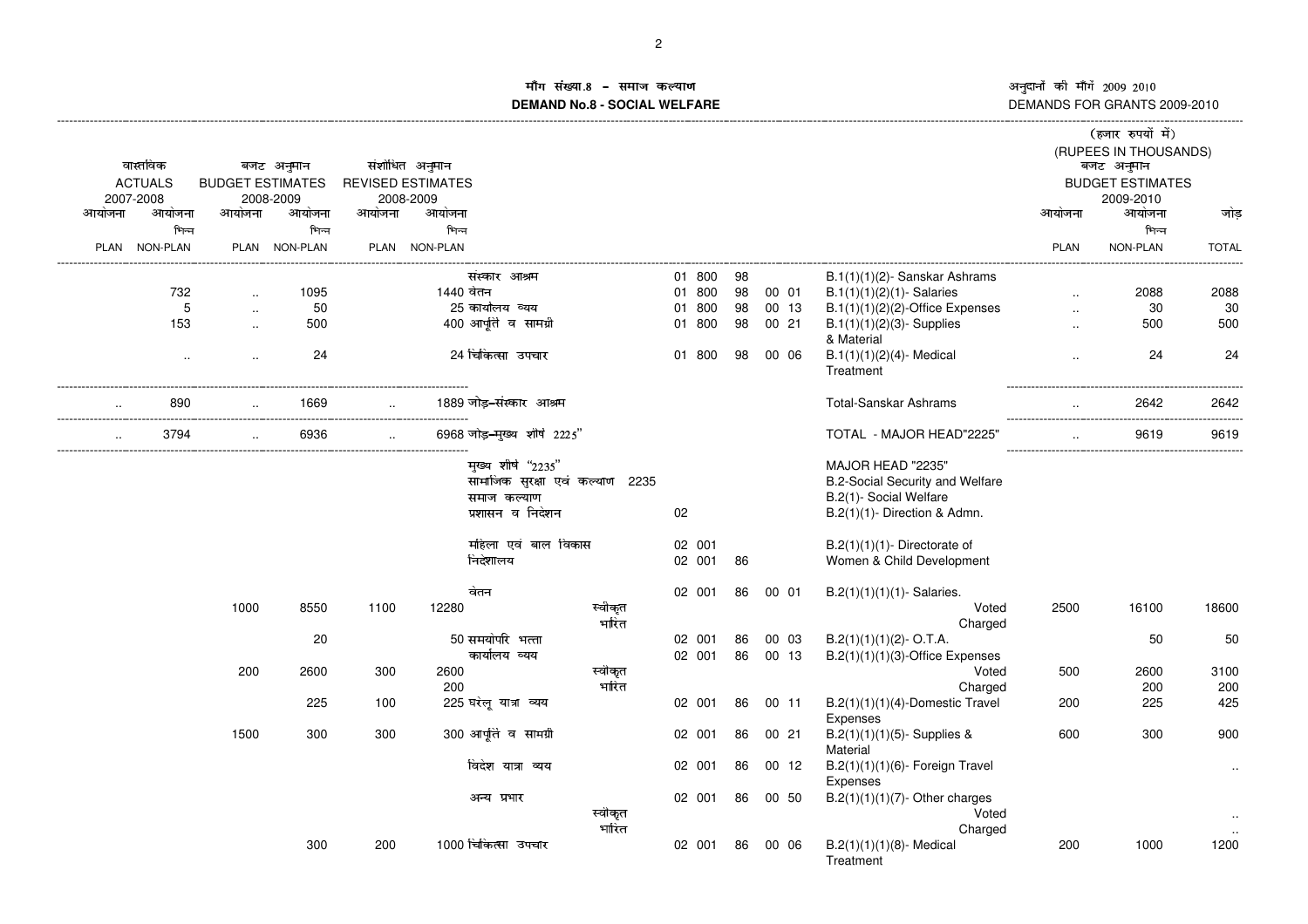**Contract Contract Contract Contract Contract Contract Contract Contract Contract Contract Contract Contract Co** 

# ाि संख्या **≠मीग सख्या.8 − समाज कल्याण**<br>DEMAND No.8 - SOCIAL WELFARE DI

|           | वास्तविक<br><b>ACTUALS</b><br>2007-2008 | <b>BUDGET ESTIMATES</b> | बजट अनुमान<br>2008-2009 |                   | संशोधित अनुमान<br><b>REVISED ESTIMATES</b><br>2008-2009 |                                                          |                  |                            |          |       |                                                                                                                                     |                                          | (हजार रुपयों में)<br>(RUPEES IN THOUSANDS)<br>बजट अनुमान<br><b>BUDGET ESTIMATES</b><br>2009-2010 |                   |
|-----------|-----------------------------------------|-------------------------|-------------------------|-------------------|---------------------------------------------------------|----------------------------------------------------------|------------------|----------------------------|----------|-------|-------------------------------------------------------------------------------------------------------------------------------------|------------------------------------------|--------------------------------------------------------------------------------------------------|-------------------|
| आयोजना    | आयोजना                                  | आयोजना                  | आयोजना                  | आयोजना            | आयोजना                                                  |                                                          |                  |                            |          |       |                                                                                                                                     | आयोजना                                   | आयोजना                                                                                           | जोड               |
|           | भिन्न                                   |                         | भिन्न                   |                   | भिन्न                                                   |                                                          |                  |                            |          |       |                                                                                                                                     |                                          | भिन्न                                                                                            |                   |
|           | PLAN NON-PLAN                           |                         | PLAN NON-PLAN           |                   | PLAN NON-PLAN                                           |                                                          |                  |                            |          |       |                                                                                                                                     | <b>PLAN</b>                              | NON-PLAN                                                                                         | <b>TOTAL</b>      |
|           |                                         |                         | 500                     | 500               |                                                         | 500 तकनीकी सूचना                                         |                  | 02 001 86 00 99            |          |       | $B.2(1)(1)(1)(9)$ - Information<br>Technology                                                                                       | 4300                                     | 500                                                                                              | -------<br>4800   |
|           | $\overline{a}$                          | 2700                    | 12495                   | 2500              |                                                         | 17155 जोड़-निर्देशन एवं प्रशासन                          |                  |                            |          |       | Total-Direction & Administration                                                                                                    | 8300<br>---------<br>------------------- | 20975<br>                                                                                        | 29275             |
|           | $\ddotsc$                               | 2700<br>$\sim$          | 12495<br>$\sim$         | 2500<br>$\ddotsc$ | 16955<br>200                                            |                                                          | स्वीकृत<br>भारित |                            |          |       | Voted<br>Charged                                                                                                                    | 8300<br>$\ddotsc$                        | 20775<br>200                                                                                     | 29075<br>200      |
|           |                                         |                         |                         |                   | वेतन                                                    | प्रशिक्षण अनुसंधान<br>एवं मूल्यांकन इकाई                 |                  | 02 001<br>02 001           | 97<br>97 | 00 01 | B.2(1)(1)(2)- Training Research<br>and Evaluation unit.<br>$B.2(1)(1)(2)(1)$ - Salaries.                                            |                                          |                                                                                                  |                   |
|           | 1869                                    | $\ddotsc$               | 2225                    |                   | 2250                                                    |                                                          | स्वीकृत          |                            |          |       | Voted                                                                                                                               | $\ddotsc$                                | 3263                                                                                             | 3263              |
|           |                                         | $\ddotsc$               |                         |                   |                                                         |                                                          | भारित            |                            |          |       | Charged                                                                                                                             | $\cdot$ .                                |                                                                                                  | $\cdot$ .         |
|           |                                         |                         |                         |                   |                                                         | समयोपरि भत्ता                                            |                  | 02 001                     | 97       | 00 03 | $B.2(1)(1)(2)(2)$ - O.T.A.                                                                                                          | $\cdot$ .                                |                                                                                                  |                   |
|           | 12                                      |                         | 25                      |                   |                                                         | 25 कार्यालय व्यय                                         |                  | 02 001                     | 97       | 00 13 | $B.2(1)(1)(2)(3)$ -Office Expenses                                                                                                  | $\ddotsc$                                | 50                                                                                               | 50                |
|           |                                         |                         |                         |                   |                                                         | घरेलू यात्रा व्यय                                        |                  | 02 001                     | 97       | 00 11 | $B.2(1)(1)(2)(4)$ -Domestic Travel<br>Expenses                                                                                      |                                          |                                                                                                  |                   |
|           |                                         |                         | 40                      |                   |                                                         | 40 चिकित्सा उपचार                                        |                  | 02 001                     | 97       | 00 06 | $B.2(1)(1)(2)(5)$ - Medical<br>Treatment                                                                                            |                                          | 40                                                                                               | 40                |
|           | 1881                                    |                         | 2290                    |                   |                                                         | 2315 जोड़-प्रशिक्षण अनुसंधान                             |                  |                            |          |       | Total - Training Research and<br><b>Evaluation Unit</b>                                                                             |                                          | 3353                                                                                             | 3353<br>-------   |
|           |                                         |                         | 2290                    |                   | 2315                                                    |                                                          | स्वीकृत          |                            |          |       | Voted                                                                                                                               | $\sim$                                   | 3353                                                                                             | 3353              |
| $\cdot$ . |                                         |                         |                         | $\sim$ $\sim$     | $\sim$ $\sim$                                           |                                                          | भारित            |                            |          |       | Charged                                                                                                                             | $\ddotsc$                                |                                                                                                  | $\ddotsc$<br>.    |
|           |                                         |                         |                         | 500               |                                                         | सुरक्षा - आंतरिक व बाहय<br>तथा सफाई का संवर्धन           |                  |                            |          |       | $B.2(1)(1)(3)$ -Security - Internal &<br>external and augmentation of<br>sanitation                                                 | 18000                                    |                                                                                                  | 18000             |
|           | 2545                                    | $\ddotsc$               | 3444                    |                   | 4409 वेतन                                               | बाल कल्याण<br>कृष्ठ रोगियों के स्वस्थ<br>बच्चो के लिए घर |                  | 02 102<br>02 102<br>02 102 | 75<br>75 | 00 01 | $B.2(1)(2)$ - Child Welfare.<br>$B.2(1)(2)(1)$ - Home for healthy<br>children of leprosy patients.<br>$B.2(1)(2)(1)(1)$ - Salaries. | $\ddotsc$                                | 6395                                                                                             | $\cdot$ .<br>6395 |
|           |                                         |                         |                         |                   |                                                         | समयोर्पार भत्ता                                          |                  | 02 102                     | 75       | 00 03 | $B.2(1)(2)(1)(2)$ - O.T.A.                                                                                                          | $\cdot$ .                                |                                                                                                  | $\sim$            |
|           | 215                                     | $\ddotsc$               | 605                     |                   | 580 कार्यालय व्यय                                       |                                                          |                  | 02 102                     | 75       | 00 13 | $B.2(1)(2)(1)(3)$ -Office Expenses                                                                                                  | $\ddotsc$                                | 605                                                                                              | 605               |
|           | 1923                                    | $\ddotsc$               | 2600                    |                   |                                                         | 2300 आपूर्ति व सामग्री                                   |                  | 02 102                     | 75       | 0021  | $B.2(1)(2)(1)(4)$ - Supplies &<br>Material                                                                                          | $\cdot$ .                                | 2500                                                                                             | 2500              |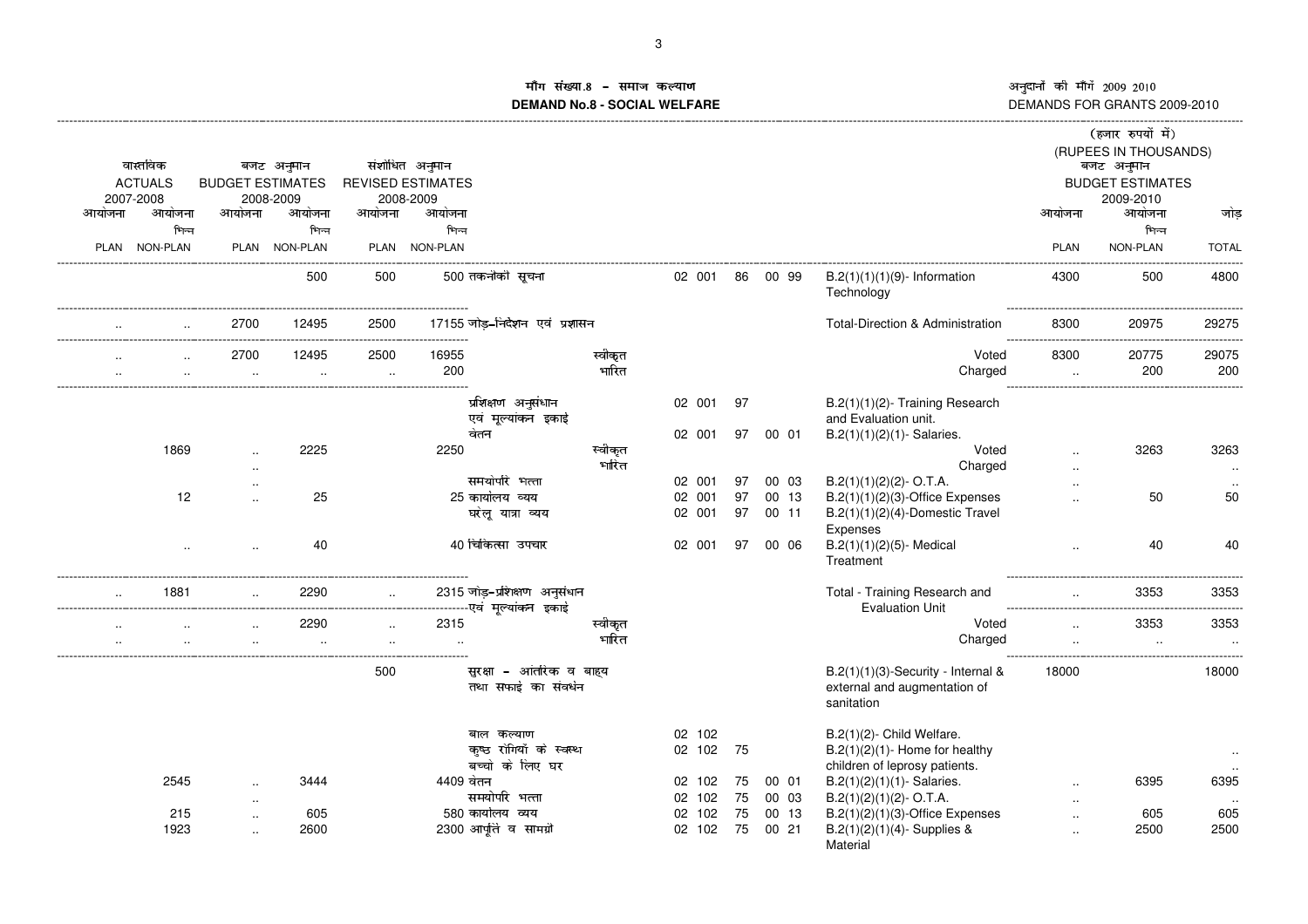طبی اللہ کا अनुदानों की माँगे 2009–2010<br>DEMANDS FOR GRANTS 2009-2010

# ाँग संख्या X[\ UQR]^\_R`XRabc**DEMAND No.8 - SOCIAL WELFARE**

|        |                |                                   |               |                      |                          |                                       |                  |                 |    |          |                                                            |                        | (हजार रुपयों में)       |              |
|--------|----------------|-----------------------------------|---------------|----------------------|--------------------------|---------------------------------------|------------------|-----------------|----|----------|------------------------------------------------------------|------------------------|-------------------------|--------------|
|        |                |                                   |               |                      |                          |                                       |                  |                 |    |          |                                                            |                        | (RUPEES IN THOUSANDS)   |              |
|        | वास्तविक       |                                   | बजट अनुमान    |                      | संशोधित अनुमान           |                                       |                  |                 |    |          |                                                            |                        | बजट अनुमान              |              |
|        | <b>ACTUALS</b> | <b>BUDGET ESTIMATES</b>           |               |                      | <b>REVISED ESTIMATES</b> |                                       |                  |                 |    |          |                                                            |                        | <b>BUDGET ESTIMATES</b> |              |
|        | 2007-2008      |                                   | 2008-2009     |                      | 2008-2009                |                                       |                  |                 |    |          |                                                            |                        | 2009-2010               |              |
| आयोजना | आयोजना         | आयोजना                            | आयोजना        | आयोजना               | आयोजना                   |                                       |                  |                 |    |          |                                                            | आयोजना                 | आयोजना                  | जोड          |
|        | भिन्न          |                                   | भिन्न         |                      | भिन्न                    |                                       |                  |                 |    |          |                                                            |                        | भिन्न                   |              |
|        | PLAN NON-PLAN  |                                   | PLAN NON-PLAN |                      | PLAN NON-PLAN            |                                       |                  |                 |    |          |                                                            | <b>PLAN</b>            | NON-PLAN                | <b>TOTAL</b> |
|        | 10             |                                   | 35            |                      |                          | 70 चिकित्सा उपचार                     |                  | 02 102 75 00 06 |    |          | $B.2(1)(2)(1)(5)$ - Medical<br>Treatment                   |                        | 60                      | 60           |
|        | 4693           | $\ddotsc$                         | 6684          | $\sim 10^{-1}$       |                          | 7359 जोड़-कुष्ठ रोगियों के            |                  |                 |    |          | Total-Home for Healthy<br>Children of Leprosy Patients     |                        | 9560                    | 9560         |
|        |                |                                   |               |                      |                          | लिए घर                                |                  |                 |    |          |                                                            |                        |                         |              |
|        |                |                                   |               |                      |                          | लड़कों के लिए बाल<br>गृह/निरीक्षण गृह |                  | 02 102          | 98 |          | B.2(1)(2)(2)- Children Home/<br>Observation Home for Boys. |                        |                         | $\sim$       |
|        |                |                                   |               |                      |                          | वेतन                                  |                  | 02 102          | 98 | 00 01    | $B.2(1)(2)(2)(1)$ - Salaries.                              |                        |                         |              |
|        | 18621          |                                   | 31875         |                      | 31685                    |                                       | स्वीकृत<br>भारित |                 |    |          | Voted<br>Charged                                           |                        | 45943                   | 45943        |
|        | 27             | $\cdot$ .<br>$\sim$               | 33            |                      |                          | 69 समयोर्पार भत्ता                    |                  | 02 102          | 98 | 00 03    | $B.2(1)(2)(2)(2) - O.T.A.$                                 | $\ddotsc$              | 65                      | 65           |
|        | 5876           | $\ddotsc$                         | 7500          |                      |                          | 7505 कार्यालय व्यय                    |                  | 02 102          | 98 | 00 13    | $B.2(1)(2)(2)(3)$ -Office Expenses                         |                        | 7835                    | 7835         |
|        | 14             | $\ddotsc$                         | 30            |                      |                          | 38 घरेलू यात्रा व्यय                  |                  | 02 102          | 98 | 00 11    | $B.2(1)(2)(2)(4)$ - Domestic                               |                        | 38                      | 38           |
|        |                |                                   |               |                      |                          |                                       |                  |                 |    |          | Travel Expenses.                                           |                        |                         |              |
|        | 22691          | $\ddotsc$                         | 17000         |                      |                          | 22492 आपूर्ति व सामग्री               |                  | 02 102          | 98 | 0021     | B.2(1)(2)(2)(5)- Supplies &<br>Material                    |                        | 23192                   | 23192        |
|        | 180            | $\ddot{\phantom{a}}$              | 618           |                      |                          | 723 चिकित्सा उपचार                    |                  | 02 102          | 98 | 00 06    | $B.2(1)(2)(2)(6)$ - Medical<br>Treatment                   |                        | 668                     | 668          |
|        | 47409          |                                   | 57056         | $\mathbf{r}$         |                          | 62512 जोड़–लड़को के लिए               |                  |                 |    |          | Total-Children Home/<br>Observation Home for Boys          | $\ddotsc$              | 77741                   | 77741        |
|        | 47409          |                                   | 57056         | $\ddot{\phantom{a}}$ | 62512                    |                                       | स्वीकृत          |                 |    |          | Voted                                                      |                        | 77741                   | 77741        |
|        |                |                                   |               |                      |                          |                                       | भारित            |                 |    |          | Charged                                                    |                        |                         |              |
|        |                |                                   |               |                      |                          | लडकियों के लिए                        |                  | 02 102          | 97 |          | B.2(1)(2)(3)- Children Home/                               |                        |                         |              |
|        |                |                                   |               |                      |                          | बाल.गृह/निरीक्षण गृह<br>वेतन          |                  |                 |    | 97 00 01 | Observation Home for Girls.                                |                        |                         | $\ddotsc$    |
|        | 6367           |                                   | 10625         |                      | 10742                    |                                       | स्वीकृत          | 02 102          |    |          | $B.2(1)(2)(3)(1)$ - Salaries.<br>Voted                     |                        | 15577                   | 15577        |
|        |                | $\ddotsc$                         |               |                      |                          |                                       | भारित            |                 |    |          | Charged                                                    |                        |                         |              |
|        | 11             | $\ddotsc$<br>$\ddot{\phantom{a}}$ | 15            |                      |                          | 25 समयोपरि भत्ता                      |                  | 02 102          | 97 | 00 03    | $B.2(1)(2)(3)(2)$ - O.T.A.                                 | $\cdot$ .<br>$\ddotsc$ | 25                      | 25           |
|        | 2094           | $\ddotsc$                         | 2600          |                      |                          | 2600 कार्यालय व्यय                    |                  | 02 102          | 97 | 00 13    | $B.2(1)(2)(3)(3)$ -Office Expenses                         |                        | 2750                    | 2750         |
|        | 3826           | $\ddotsc$                         | 3200          |                      |                          | 6220 आपूर्ति व सामग्री                |                  | 02 102          | 97 | 0021     | $B.2(1)(2)(3)(4)$ - Supplies &                             | $\cdot$ .              | 6820                    | 6820         |
|        |                |                                   |               |                      |                          |                                       |                  |                 |    |          | Material                                                   |                        |                         |              |
|        |                |                                   | 40            |                      |                          | 20 घरेलू यात्रा व्यय                  |                  | 02 102          | 97 | 00 11    | B.2(1)(2)(3)(5)-Domestic<br><b>Travel Expenses</b>         |                        | 20                      | 20           |
|        |                | $\ddot{\phantom{a}}$              | 100           |                      |                          | 40 चिकित्सा उपचार                     |                  | 02 102          | 97 | 00 06    | $B.2(1)(2)(3)(6)$ - Medical<br>Treatment                   | $\ddotsc$              | 40                      | 40           |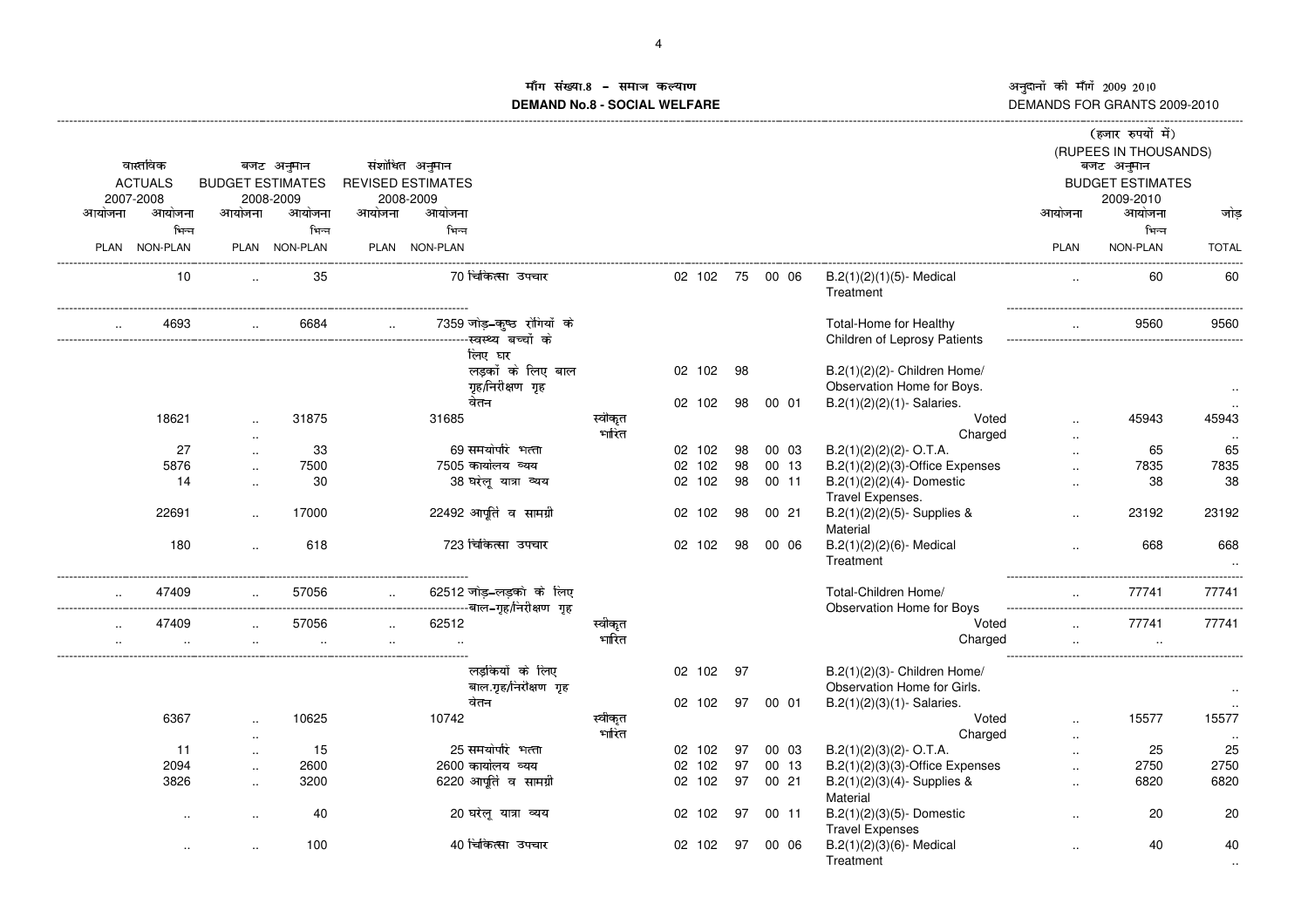# in संख्या ¨ª« ¥¡¢¬®¢¯¨¢°±²**DEMAND No.8 - SOCIAL WELFARE**

|        | वास्तविक<br><b>ACTUALS</b><br>2007-2008 | <b>BUDGET ESTIMATES</b> | बजट अनुमान<br>2008-2009 |        | संशोधित अनुमान<br><b>REVISED ESTIMATES</b><br>2008-2009 |                                                                                      |         |        |     |       |                                                           |                      | (हजार रुपयों में)<br>(RUPEES IN THOUSANDS)<br>बजट अनुमान<br><b>BUDGET ESTIMATES</b><br>2009-2010 |                 |
|--------|-----------------------------------------|-------------------------|-------------------------|--------|---------------------------------------------------------|--------------------------------------------------------------------------------------|---------|--------|-----|-------|-----------------------------------------------------------|----------------------|--------------------------------------------------------------------------------------------------|-----------------|
| आयोजना | आयोजना                                  | आयोजना                  | आयोजना                  | आयोजना | आयोजना                                                  |                                                                                      |         |        |     |       |                                                           | आयोजना               | आयोजना                                                                                           | जोड             |
|        | भिन्न                                   |                         | भिन्न                   |        | भिन्न                                                   |                                                                                      |         |        |     |       |                                                           |                      | भिन्न                                                                                            |                 |
|        | PLAN NON-PLAN                           |                         | PLAN NON-PLAN           |        | PLAN NON-PLAN                                           |                                                                                      |         |        |     |       |                                                           | PLAN                 | NON-PLAN                                                                                         | <b>TOTAL</b>    |
|        | 12298                                   |                         | 16580                   |        |                                                         | 19647 जोड़-लड़कियों के लिए<br>----------------------------------बाल.गृह/निरीक्षण गृह |         |        |     |       | Total-Children Home/<br><b>Observation Home for Girls</b> |                      | 25232                                                                                            | 25232           |
|        | 12298                                   |                         | 16580                   |        | 19647                                                   |                                                                                      | स्वीकृत |        |     |       | Voted                                                     |                      | 25232                                                                                            | 25232           |
|        |                                         |                         |                         |        | $\cdot$ .                                               |                                                                                      | भारित   |        |     |       | Charged                                                   |                      |                                                                                                  |                 |
|        |                                         |                         |                         |        |                                                         | परामर्श एवं मार्गदर्शन                                                               |         | 02 102 | 76  |       | $B.2(1)(2)(4)$ - Counselling and                          |                      |                                                                                                  |                 |
|        |                                         |                         |                         |        |                                                         | ब्यूरो                                                                               |         |        |     |       | Guidance Bureau                                           |                      |                                                                                                  |                 |
|        | 717                                     |                         | 1375                    |        | 1047 वेतन                                               |                                                                                      |         | 02 102 | 76  | 00 01 | $B.2(1)(2)(4)(1)$ - Salaries.                             |                      | 1519                                                                                             | 1519            |
|        | 6                                       | $\ddotsc$               | 8                       |        |                                                         | 8 समयोपरि भत्ता                                                                      |         | 02 102 | 76  | 00 03 | $B.2(1)(2)(4)(2) - O.T.A.$                                |                      | 8                                                                                                | 8               |
|        | 375                                     | $\ddotsc$               | 35                      |        |                                                         | 35 कार्यालय व्यय                                                                     |         | 02 102 | 76  | 00 13 | $B.2(1)(2)(4)(3)$ -Office Expenses                        |                      | 35                                                                                               | 35              |
|        | 5                                       | $\ddotsc$               | 20                      |        |                                                         | 20 चिकित्सा उपचार                                                                    |         | 02 102 | 76  | 00 06 | $B.2(1)(2)(4)(4)$ - Medical<br>Treatment                  | $\ddotsc$            | 20                                                                                               | 20              |
|        | 1103                                    |                         | 1438                    |        |                                                         | 1110 जोड;-  परामर्श  एवं<br>मार्गदर्शन ब्यूरो                                        |         |        |     |       | Total-Counselling and<br>Guidance Bureau                  | $\ddotsc$            | 1582                                                                                             | 1582            |
|        |                                         |                         |                         |        |                                                         | दिन का देखभाल केन्द्र                                                                |         | 02 102 | -77 |       | $B.2(1)(2)(5)$ - Day care centre.                         |                      |                                                                                                  |                 |
|        | 2291                                    |                         | 4250                    |        | 3890 वेतन                                               |                                                                                      |         | 02 102 | 77  | 00 01 | $B.2(1)(2)(5)(1)$ - Salaries.                             | $\ddot{\phantom{a}}$ | 5640                                                                                             | 5640            |
|        | 50                                      | $\ddotsc$               | 50                      |        |                                                         | 70 कार्यालय व्यय                                                                     |         | 02 102 | 77  | 00 13 | $B.2(1)(2)(5)(2)$ -Office Expenses                        |                      | 80                                                                                               | 80              |
|        | 50                                      | $\ddotsc$               | 50                      |        |                                                         | 100 आपूर्ति व सामग्री                                                                |         | 02 102 | 77  | 00 21 | $B.2(1)(2)(5)(3)$ - Supplies &<br>Material                |                      | 100                                                                                              | 100             |
|        | $\cdot$ .                               |                         | 15                      |        |                                                         | 15 समयोपरि भत्ता                                                                     |         | 02 102 | 77  | 00 03 | $B.2(1)(2)(5)(4)$ - O.T.A.                                |                      | 15                                                                                               | 15              |
|        | 3                                       |                         | 25                      |        |                                                         | 960 चिकित्सा उपचार                                                                   |         | 02 102 | 77  | 00 06 | B.2(1)(2)(5)(5)- Medical<br>Treatment                     |                      | 1000                                                                                             | 1000<br>$\cdot$ |
|        | 2394                                    |                         | 4390                    | $\sim$ |                                                         | 5035 जोड़-दिन का                                                                     |         |        |     |       | Total- Day Care Centre                                    |                      | 6835                                                                                             | 6835            |
|        |                                         |                         |                         |        |                                                         | फोस्टर केयर होम<br>सेवायें                                                           |         | 02 102 | -53 |       | B.2(1)(2)(6)- Foster Care Home<br>Services                |                      |                                                                                                  |                 |
|        | 943                                     | 100                     | 1543                    | 100    | 1603 वेतन                                               |                                                                                      |         | 02 102 | 53  | 00 01 | $B.2(1)(2)(6)(1)$ - Salaries.                             | 100                  | 2325                                                                                             | 2425            |
|        | 46                                      | $\ddot{\phantom{a}}$    | 55                      |        |                                                         | 60 कार्यालय व्यय                                                                     |         | 02 102 | 53  | 00 13 | $B.2(1)(2)(6)(2)$ -Office Expenses                        | $\sim$               | 65                                                                                               | 65              |
|        |                                         | $\cdot$ .               |                         |        |                                                         | अन्य प्रभार                                                                          |         | 02 102 | 53  | 00 50 | $B.2(1)(2)(6)(3)$ - Other Charges                         | $\cdot$ .            |                                                                                                  |                 |
|        |                                         |                         | 10                      |        |                                                         | 10 चिकित्सा उपचार                                                                    |         | 02 102 | 53  | 00 06 | $B.2(1)(2)(6)(4)$ - Medical<br>Treatment                  |                      | 10                                                                                               | 10              |
|        | 989                                     | 100                     | 1608                    | 100    |                                                         | 1673 जोड़–फोस्टर केयर<br>होम सेवार्ये                                                |         |        |     |       | <b>Total-Foster Care Home</b><br>Services                 | 100                  | 2400                                                                                             | 2500            |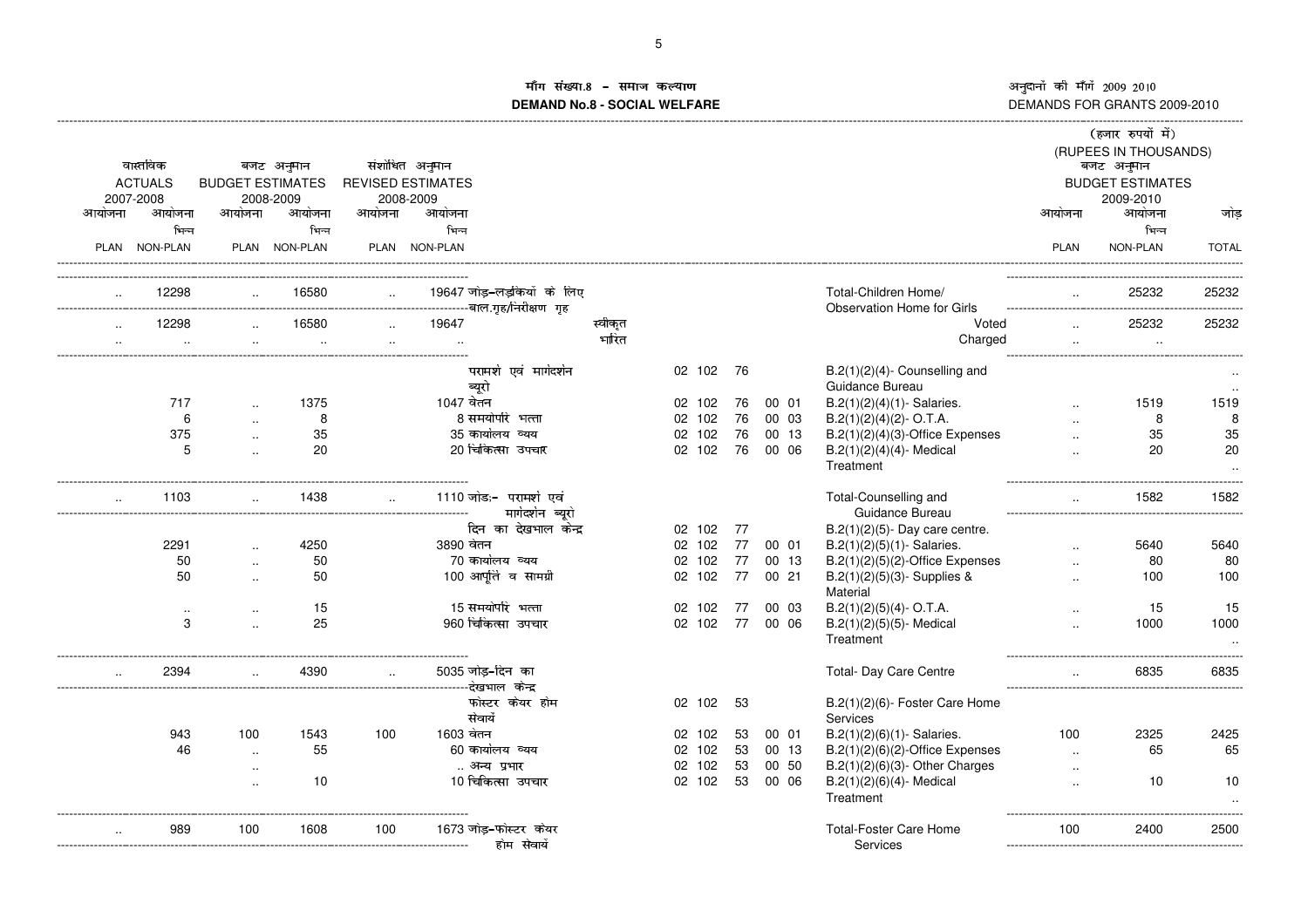# ांग संख्या \* मोग**ंसख्या.8 – समाज कल्याण**<br>DEMAND No.8 - SOCIAL WELFARE DI

|        |                |                         |               |              |                                     |        |    |          |                                    |                      | (हजार रुपयों में)                   |              |
|--------|----------------|-------------------------|---------------|--------------|-------------------------------------|--------|----|----------|------------------------------------|----------------------|-------------------------------------|--------------|
|        | वास्तविक       |                         | बजट अनुमान    |              | संशोधित अनुमान                      |        |    |          |                                    |                      | (RUPEES IN THOUSANDS)<br>बजट अनुमान |              |
|        | <b>ACTUALS</b> | <b>BUDGET ESTIMATES</b> |               |              | <b>REVISED ESTIMATES</b>            |        |    |          |                                    |                      | <b>BUDGET ESTIMATES</b>             |              |
|        | 2007-2008      |                         | 2008-2009     |              | 2008-2009                           |        |    |          |                                    |                      | 2009-2010                           |              |
| आयोजना | आयोजना         | आयोजना                  | आयोजना        | आयोजना       | आयोजना                              |        |    |          |                                    | आयोजना               | आयोजना                              | जोड          |
|        | भिन्न          |                         | भिन्न         |              | भिन्न                               |        |    |          |                                    |                      | भिन्न                               |              |
|        |                |                         |               |              |                                     |        |    |          |                                    |                      |                                     |              |
|        | PLAN NON-PLAN  |                         | PLAN NON-PLAN |              | PLAN NON-PLAN                       |        |    |          |                                    | <b>PLAN</b>          | NON-PLAN                            | <b>TOTAL</b> |
|        |                |                         |               |              | बच्चों के काटेज होम                 | 02 102 | 52 |          | $B.2(1)(2)(7)$ - Expansion of      |                      |                                     |              |
|        |                |                         |               |              | का विस्तार                          |        |    |          | Cottage Home for children.         |                      |                                     |              |
|        | 204            |                         | 1125          |              | 347 वेतन                            | 02 102 | 52 | 00 01    | $B.2(1)(2)(7)(1)$ - Salaries.      | $\ddotsc$            | 503                                 | 503          |
|        | 10             | $\ddotsc$               | 10            |              | 10 कार्यालय व्यय                    | 02 102 | 52 | 00 13    | $B.2(1)(2)(7)(2)$ -Office Expenses | $\cdot$ .            | 10                                  | 10           |
|        |                |                         |               |              |                                     |        |    |          |                                    |                      |                                     |              |
|        |                | $\ddotsc$               | 100           |              | 100 आपूर्ति व सामग्री               | 02 102 | 52 | 0021     | $B.2(1)(2)(7)(3)$ - Supplies &     | $\ddotsc$            | 100                                 | 100          |
|        |                |                         |               |              |                                     |        |    |          | Material                           |                      |                                     |              |
|        |                | $\ddot{\phantom{a}}$    | 20            |              | 20 चिकित्सा उपचार                   | 02 102 | 52 | 00 06    | $B.2(1)(2)(7)(4)$ - Medical        | $\ddotsc$            | 20                                  | 20           |
|        |                |                         |               |              |                                     |        |    |          | Treatment                          |                      |                                     | $\cdot$ .    |
|        |                |                         |               |              |                                     |        |    |          |                                    |                      |                                     |              |
|        | 214            |                         | 1255          | $\mathbf{r}$ | 477 जोड़-बच्चों के काटेज            |        |    |          | Total-Expansion of Cottage         |                      | 633                                 | 633          |
|        |                |                         |               |              | ---------------------होम का विस्तार |        |    |          | Home for Children                  |                      |                                     |              |
|        |                |                         |               |              |                                     |        |    |          |                                    |                      |                                     |              |
|        |                |                         |               |              | लडको के लिए                         | 02 102 | 92 |          | B.2(1)(2)(8)- After Care Home      |                      |                                     |              |
|        |                |                         |               |              | आफ्टर केयर होम                      |        |    |          | for Boys.                          |                      |                                     |              |
|        | 1293           | $\sim$                  | 1856          |              | 2198 वेतन                           | 02 102 | 92 | 00 01    | $B.2(1)(2)(8)(1)$ - Salaries.      | $\ddotsc$            | 3188                                | 3188         |
|        | $\sim$         | $\ddotsc$               | $\ddotsc$     |              | समयोपरि भत्ता                       | 02 102 | 92 | 00 03    | $B.2(1)(2)(8)(2)$ - O.T.A.         |                      | $\sim$                              |              |
|        | 43             | $\ddotsc$               | 350           |              | 350 कार्यालय व्यय                   | 02 102 | 92 | 00 13    | $B.2(1)(2)(8)(3)$ -Office Expenses |                      | 350                                 | 350          |
|        | 27             | $\ddotsc$               | 27            |              | 27 किराया महसूल                     | 02 102 | 92 | 00 14    | $B.2(1)(2)(8)(4)$ -Rent, rates     | $\cdot$ .            | 27                                  | 27           |
|        |                |                         |               |              | और कर                               |        |    |          | and taxes                          |                      |                                     |              |
|        | 449            | $\ddotsc$               | 500           |              | 500 आपूर्ति व सामग्री               | 02 102 | 92 | 00 21    | $B.2(1)(2)(8)(5)$ - Supplies &     |                      | 500                                 | 500          |
|        |                |                         |               |              |                                     |        |    |          | Material                           |                      |                                     |              |
|        | 27             | $\ddotsc$               | 100           |              | 100 चिकित्सा उपचार                  | 02 102 | 92 | 00 06    | $B.2(1)(2)(8)(6)$ - Medical        | $\ddot{\phantom{a}}$ | 100                                 | 100          |
|        |                |                         |               |              |                                     |        |    |          | Treatment                          |                      |                                     |              |
|        |                |                         |               |              |                                     |        |    |          |                                    |                      |                                     |              |
|        | 1839           |                         | 2833          | $\mathbf{r}$ | 3175 जोड़-लड़कों के लिए             |        |    |          | <b>Total-After Care Home</b>       |                      | 4165                                | 4165         |
|        |                |                         |               |              |                                     |        |    |          | for Boys                           |                      |                                     |              |
|        |                |                         |               |              | परिवार एवं बाल                      | 02 102 |    | 91 00 42 | $B.2(1)(2)(9)$ - Misc. programmes  |                      |                                     |              |
|        |                |                         |               |              | कल्याण के लिए                       |        |    |          | for family and child welfare.      |                      |                                     |              |
|        |                |                         |               |              | विविध कार्यक्रम                     |        |    |          |                                    |                      |                                     |              |
|        |                |                         |               |              | बाल सदन                             | 02 102 | 89 |          | B.2(1)(2)(10)- Bal Sadan.          |                      |                                     | $\sim$       |
|        | 1349           |                         | 1346          |              | 2293 वेतन                           | 02 102 | 89 | 00 01    | B.2(1)(2)(10)(1)-Salaries.         |                      | 3326                                | 3326         |
|        |                | $\ddotsc$               |               |              | समयोपरि भत्ता                       | 02 102 | 89 | 00 03    | $B.2(1)(2)(10)(2)$ - O.T.A.        | $\ddot{\phantom{a}}$ |                                     |              |
|        |                |                         |               |              |                                     |        |    |          |                                    |                      |                                     |              |
|        | 455            | $\sim$                  | 500           |              | 500 कार्यालय व्यय                   | 02 102 | 89 | 00 13    | $B.2(1)(2)(10)(3)$ -Office         | $\ddotsc$            | 550                                 | 550          |
|        |                |                         |               |              | 1800 आपूर्ति व सामग्री              |        |    |          | Expenses.                          |                      |                                     |              |
|        | 851            |                         | 2000          |              |                                     | 02 102 | 89 | 00 21    | $B.2(1)(2)(10)(4)$ - Supplies &    | $\ddot{\phantom{a}}$ | 1850                                | 1850         |
|        |                |                         |               |              |                                     |        |    |          | Material                           |                      |                                     |              |
|        |                |                         |               |              |                                     |        |    |          |                                    |                      |                                     |              |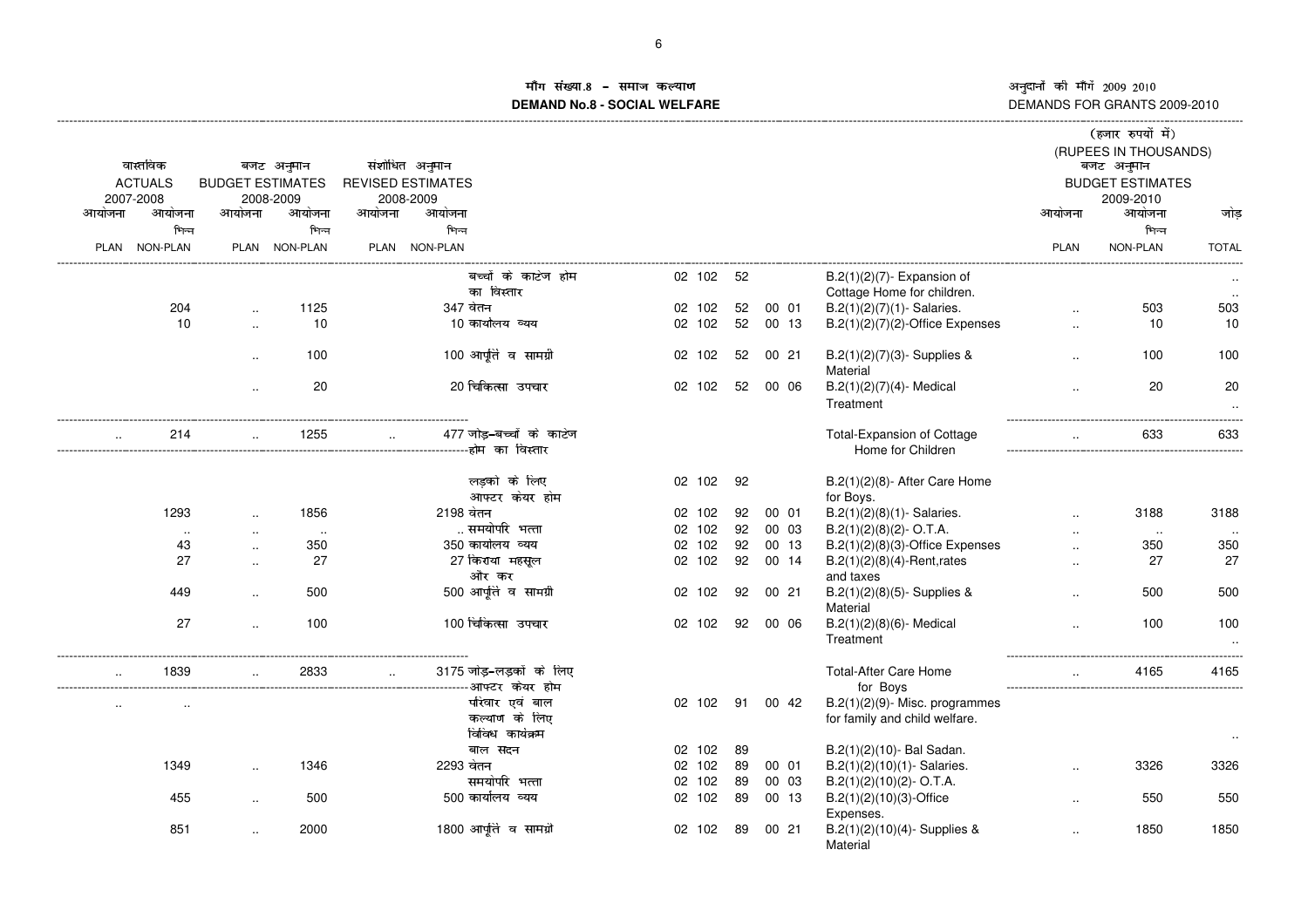# ाँग संख्या ÁÃÄ ¾º»ÅÆÇ»ÈÁ»ÉÊ6Ë**DEMAND No.8 - SOCIAL WELFARE**

|        |                     |                         |                     |             |                                       |        |    |       |                                                                    |                      | (हजार रुपयों में)       |              |
|--------|---------------------|-------------------------|---------------------|-------------|---------------------------------------|--------|----|-------|--------------------------------------------------------------------|----------------------|-------------------------|--------------|
|        |                     |                         |                     |             |                                       |        |    |       |                                                                    |                      | (RUPEES IN THOUSANDS)   |              |
|        | वास्तविक            |                         | बजट अनुमान          |             | संशोधित अनुमान                        |        |    |       |                                                                    |                      | बजट अनुमान              |              |
|        | <b>ACTUALS</b>      | <b>BUDGET ESTIMATES</b> |                     |             | <b>REVISED ESTIMATES</b>              |        |    |       |                                                                    |                      | <b>BUDGET ESTIMATES</b> |              |
| आयोजना | 2007-2008<br>आयोजना | आयोजना                  | 2008-2009<br>आयोजना | आयोजना      | 2008-2009<br>आयोजना                   |        |    |       |                                                                    | आयोजना               | 2009-2010<br>आयोजना     | जोड          |
|        | भिन्न               |                         | भिन्न               |             | भिन्न                                 |        |    |       |                                                                    |                      | भिन्न                   |              |
| PLAN   | <b>NON-PLAN</b>     |                         | PLAN NON-PLAN       | <b>PLAN</b> | <b>NON-PLAN</b>                       |        |    |       |                                                                    | <b>PLAN</b>          | NON-PLAN                | <b>TOTAL</b> |
|        |                     |                         |                     |             |                                       |        |    |       |                                                                    |                      |                         |              |
|        | 43                  | $\ddot{\phantom{a}}$    | 50                  |             | 60 चिकित्सा उपचार                     | 02 102 | 89 | 00 06 | B.2(1)(2)(10)(5)- Medical<br>Treatment                             | $\ddot{\phantom{a}}$ | 70                      | 70           |
|        | 2698                |                         | 3896                |             | 4653 जोड-बाल सदन                      |        |    |       | Total - Bal Sadan                                                  |                      | 5796                    | 5796         |
|        |                     |                         |                     |             | डे केयर सेंटर का                      | 02 102 | 85 |       | $B.2(1)(2)(11)$ - Expansion of                                     |                      |                         |              |
|        |                     |                         |                     |             | विस्तार                               |        |    |       | Day Care Centre                                                    |                      |                         |              |
|        | 512                 | $\ddotsc$               | 1625                |             | 879 वेतन                              | 02 102 | 85 | 00 01 | $B.2(1)(2)(11)(1)$ - Salaries.                                     | $\ddotsc$            | 1275                    | 1275         |
|        | 20                  | $\ddot{\phantom{a}}$    | 20                  |             | 25 कार्यालय व्यय                      | 02 102 | 85 | 00 13 | B.2(1)(2)(11)(2)-Office                                            |                      | 30                      | 30           |
|        |                     |                         |                     |             |                                       |        |    |       | Expenses.                                                          |                      |                         |              |
|        | 50                  | $\ddotsc$               | 50                  |             | 75 आपूर्ति व सामग्री                  | 02 102 | 85 | 0021  | $B.2(1)(2)(11)(3)$ - Supplies &<br>Material                        |                      | 85                      | 85           |
|        | 408                 |                         | 20                  |             | 20 चिकित्सा उपचार                     | 02 102 | 85 | 00 06 | $B.2(1)(2)(11)(4)$ - Medical                                       |                      | 25                      | 25           |
|        |                     |                         |                     |             |                                       |        |    |       | Treatment                                                          |                      |                         |              |
|        | 990                 |                         | 1715                |             | 999 जोड़-डे केयर सेंटर                |        |    |       | Total-Expansion of Day                                             | $\ddotsc$            | 1415                    | 1415         |
|        |                     |                         |                     |             |                                       |        |    |       | Care Centre                                                        |                      |                         |              |
|        |                     |                         | 70                  |             | 70 बाल कल्याण के क्षेत्र              | 02 102 | 63 | 00 05 | $B.2(1)(2)(12)$ - State award to                                   |                      | 70                      | 70           |
|        |                     |                         |                     |             | में विशेष कार्य के                    |        |    |       | individual and institution for                                     |                      |                         |              |
|        |                     |                         |                     |             | लिए संस्थान तथा                       |        |    |       | meritorious work in the field                                      |                      |                         |              |
|        |                     |                         |                     |             | व्यक्तिगत राजकीय                      |        |    |       | of child welfare                                                   |                      |                         |              |
|        |                     |                         |                     |             | पुरस्कार<br>अन्य योजनायें             | 02 102 | 51 |       |                                                                    |                      |                         |              |
|        | 3649                |                         | 5305                |             | 5585 वेतन                             | 02 102 | 51 | 00 01 | $B.2(1)(2)(13)$ - Other schemes.<br>$B.2(1)(2)(13)(1)$ - Salaries. |                      | 8099                    | 8099         |
|        | 9                   |                         | 10                  |             | 10 समयोर्पार भत्ता                    | 02 102 | 51 | 00 03 | $B.2(1)(2)(13)(2)$ - O.T.A.                                        |                      | 10                      | 10           |
|        |                     | $\ddotsc$<br>$\ddotsc$  |                     |             | कार्यालय व्यय                         | 02 102 | 51 | 00 13 | $B.2(1)(2)(13)(3)$ -Office                                         |                      |                         | $\ddotsc$    |
|        |                     |                         |                     |             |                                       |        |    |       | Expenses                                                           | $\ddotsc$            |                         |              |
|        |                     |                         | 155                 |             | 180 चिकित्सा उपचार                    | 02 102 | 51 | 00 06 | $B.2(1)(2)(13)(4)$ - Medical                                       | $\ddotsc$            | 180                     | 180          |
|        |                     |                         |                     |             |                                       |        |    |       | Treatment                                                          |                      |                         |              |
|        | 3658                |                         | 5470                |             | 5775 जोड़–अन्य योजनाएं                |        |    |       | Total - Other Schemes                                              |                      | 8289                    | 8289         |
| 193853 |                     | 180000                  |                     | 343800      | -----------------<br>समेकित बाल विकास | 02 102 | 55 | 00 42 | $B.2(1)(2)(14)$ - Integrated Child                                 | 374800               |                         | 374800       |
|        |                     |                         |                     |             | सेवाएं (सी.एस.एस.)                    |        |    |       | Development Services (CSS).                                        |                      |                         |              |
|        |                     |                         |                     |             |                                       |        |    |       |                                                                    |                      |                         |              |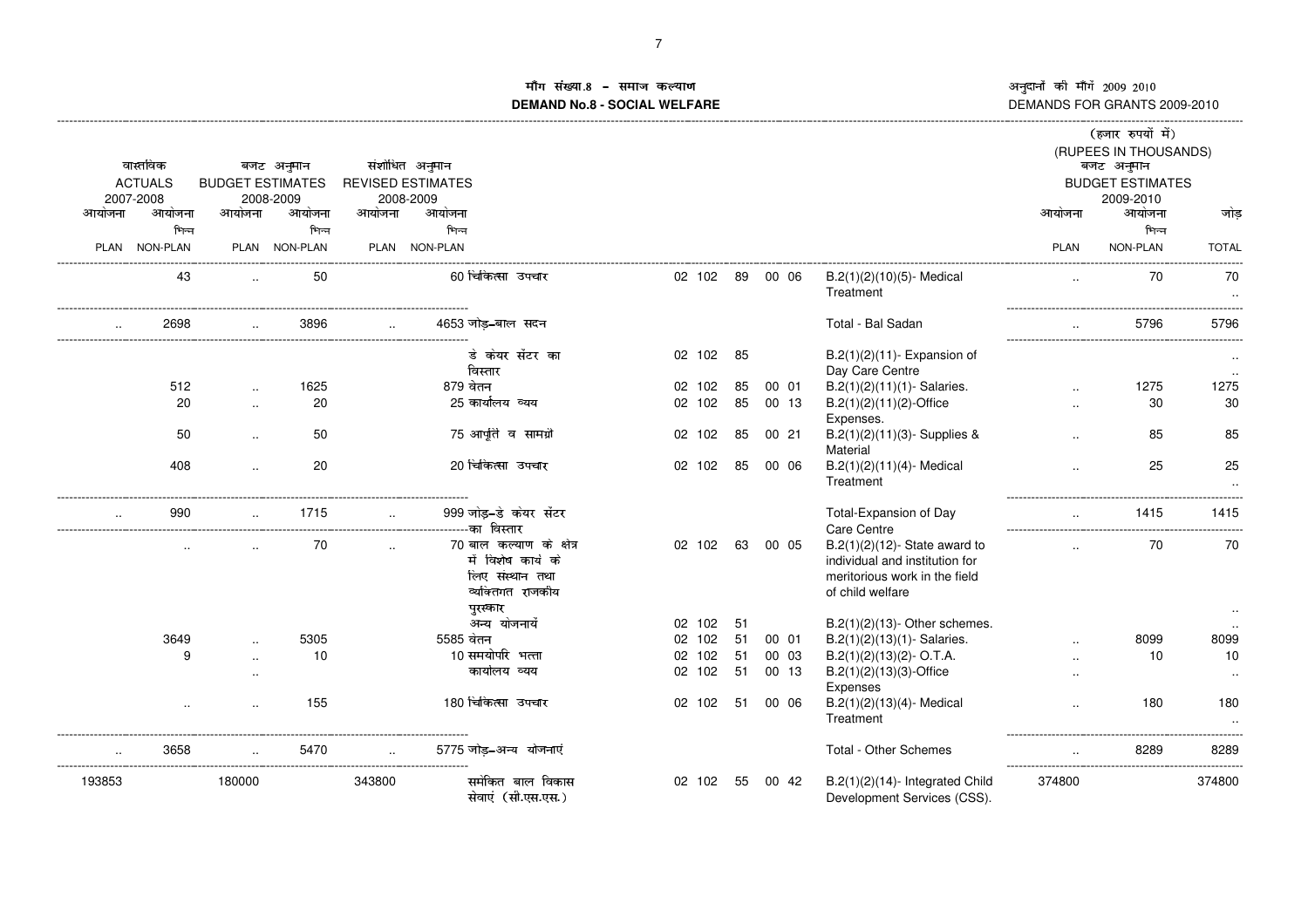(

# .<br>ग संख्या.8 – समाज कल्याण माग सख्या.**8 – समाज कल्याण**<br>DEMAND No.8 - SOCIAL WELFARE

|           |                |                         |               |           |                                                                                                   |                  |        |     |                 |                                                                                                                        |           | (हजार रुपयों में)<br>(RUPEES IN THOUSANDS) |                        |
|-----------|----------------|-------------------------|---------------|-----------|---------------------------------------------------------------------------------------------------|------------------|--------|-----|-----------------|------------------------------------------------------------------------------------------------------------------------|-----------|--------------------------------------------|------------------------|
|           | वास्तविक       |                         | बजट अनुमान    |           | संशोधित अनुमान                                                                                    |                  |        |     |                 |                                                                                                                        |           | बजट अनुमान                                 |                        |
|           | <b>ACTUALS</b> | <b>BUDGET ESTIMATES</b> |               |           | <b>REVISED ESTIMATES</b>                                                                          |                  |        |     |                 |                                                                                                                        |           | <b>BUDGET ESTIMATES</b>                    |                        |
|           | 2007-2008      |                         | 2008-2009     |           | 2008-2009                                                                                         |                  |        |     |                 |                                                                                                                        |           | 2009-2010                                  |                        |
| आयोजना    | आयोजना         | आयोजना                  | आयोजना        | आयोजना    | आयोजना                                                                                            |                  |        |     |                 |                                                                                                                        | आयोजना    | आयोजना                                     | जोड                    |
|           | भिन्न          |                         | भिन्न         |           | भिन्न                                                                                             |                  |        |     |                 |                                                                                                                        |           | भिन्न                                      |                        |
|           | PLAN NON-PLAN  |                         | PLAN NON-PLAN |           | PLAN NON-PLAN                                                                                     |                  |        |     |                 |                                                                                                                        | PLAN      | NON-PLAN                                   | <b>TOTAL</b>           |
| 193853    | $\sim$         | 180000                  | $\ddotsc$     | 343800    | जोड–समेकित बाल विकास<br>सेवाएं                                                                    |                  |        |     |                 | Total - Integrated Child<br><b>Development Services</b>                                                                | 374800    | $\ddotsc$                                  | 374800                 |
| 193853    | $\overline{a}$ | 180000                  | $\ddotsc$     | 343800    | ------------------------------<br>$\overline{\phantom{a}}$                                        | स्वीकृत<br>भारित |        |     |                 | Voted<br>Charged                                                                                                       | 374800    | $\overline{\phantom{a}}$                   | 374800<br>$\ddotsc$    |
|           |                |                         |               |           | क्रेच                                                                                             |                  | 02 102 | 59  |                 | $B.2(1)(2)(15)$ - Creches                                                                                              |           |                                            |                        |
|           | 1065           |                         | 1321          |           | 1635 वेतन                                                                                         |                  | 02 102 | 59  | 00 01           | $B.2(1)(2)(15)(1) - Salaries$                                                                                          | $\ddotsc$ | 2372                                       | 2372                   |
|           | 26             | $\ddotsc$               | 20            |           | 30 कार्यालय व्यय                                                                                  |                  | 02 102 | 59  | 00 13           | $B.2(1)(2)(15)(2)$ - Office Expense                                                                                    | $\ddotsc$ | 35                                         | 35                     |
|           | 40             | $\sim$                  | 40            |           | 50 आपति व सामग्री                                                                                 |                  | 02 102 | 59  | 00 21           | $B.2(1)(2)(15)(3)$ - Supplies &                                                                                        | $\sim$    | 60                                         | 60                     |
|           |                | $\ddotsc$               | 20            |           | 20 चिकित्सा उपचार                                                                                 |                  | 02 102 | 59  | 00 06           | <b>Materials</b><br>B.2(1)(2)(15)(4)- Medical<br>Treatment                                                             | $\ddotsc$ | 20                                         | 20<br>$\ddotsc$        |
|           | 1131           |                         | 1401          |           | 1735 जोड-  क्रेच                                                                                  |                  |        |     |                 | Total - Creches                                                                                                        |           | 2487                                       | 2487                   |
| $\cdot$ . |                | 1950                    | $\cdot$       |           | समेकित बाल विकास<br>कार्यक्रम अभियोजना<br>(सीएसएस)                                                |                  | 02 102 |     | 39 00 42        | B.2(1)(2)(16)- ICDS III Program-<br>me Project UDISHA (CSS)                                                            |           | $\cdot$                                    | $\cdot$ .              |
| 37966     |                | 41000                   |               | 102400    | आंगनवाडी कर्मियो एवं<br>सहायको को मानदेय                                                          |                  | 02 102 | -38 | 00 42           | $B.2(1)(2)(17)$ - Honorarium to<br>Anganwadi Workers and Helpers                                                       | 107500    |                                            | 107500                 |
| 1000      |                | 100                     |               | 1800      | किशोर शरण गृह                                                                                     |                  | 02 102 | 58  | 00 42           | $B.2(1)(2)(18)$ - Juvenile shelter<br>homes                                                                            | 1000      | $\ddot{\phantom{a}}$                       | 1000<br>$\ddotsc$      |
| 1774      |                | 10000                   |               | 10000     | किशोर न्याय के लिये<br>कार्यकम(सी.एस.एस)                                                          |                  | 02 102 | 34  | 00 42           | $B.2(1)(2)(19)$ - Programme for<br>Juvenile Justice (CSS)                                                              | 10000     |                                            | 10000<br>$\sim$ $\sim$ |
| 31035     |                |                         |               | $\cdot$ . | बालिका शिशू संरक्षण योजना                                                                         |                  | 02 102 | 41  | 00 42           | B.2(1)(2)(20)- Girl Child protecti-                                                                                    |           |                                            | $\sim$                 |
| 13200     |                | 15000                   |               | 13300     | समेकित बाल विकास योजना<br>(सी.एस.एस.) के अन्तर्गत<br>लदल्ली समाज कल्याण बोर्ड<br>को सहायता अनुदान |                  | 02 102 | 33  | 00 31           | on scheme<br>B.2(1)(2)(21)- Grant-in-aid to<br>Delhi Social Welfare Board<br>under ICDS(CSS)                           | 6000      |                                            | 6000                   |
| 4500      |                | 4000                    |               | 7600      | आंगनवाड़ी कर्मियों एवं सहायको<br>को मानदेय के लिए दिल्ली<br>समाज कल्याण बोर्ड को<br>सहायता अनुदान |                  |        |     | 02 102 32 00 31 | $B.2(1)(2)(22)$ - Grant-in-aid to<br>Delhi Social Welfare Board<br>for honorarium to Anganwadi<br>workers and helpers. | 2500      |                                            | 2500                   |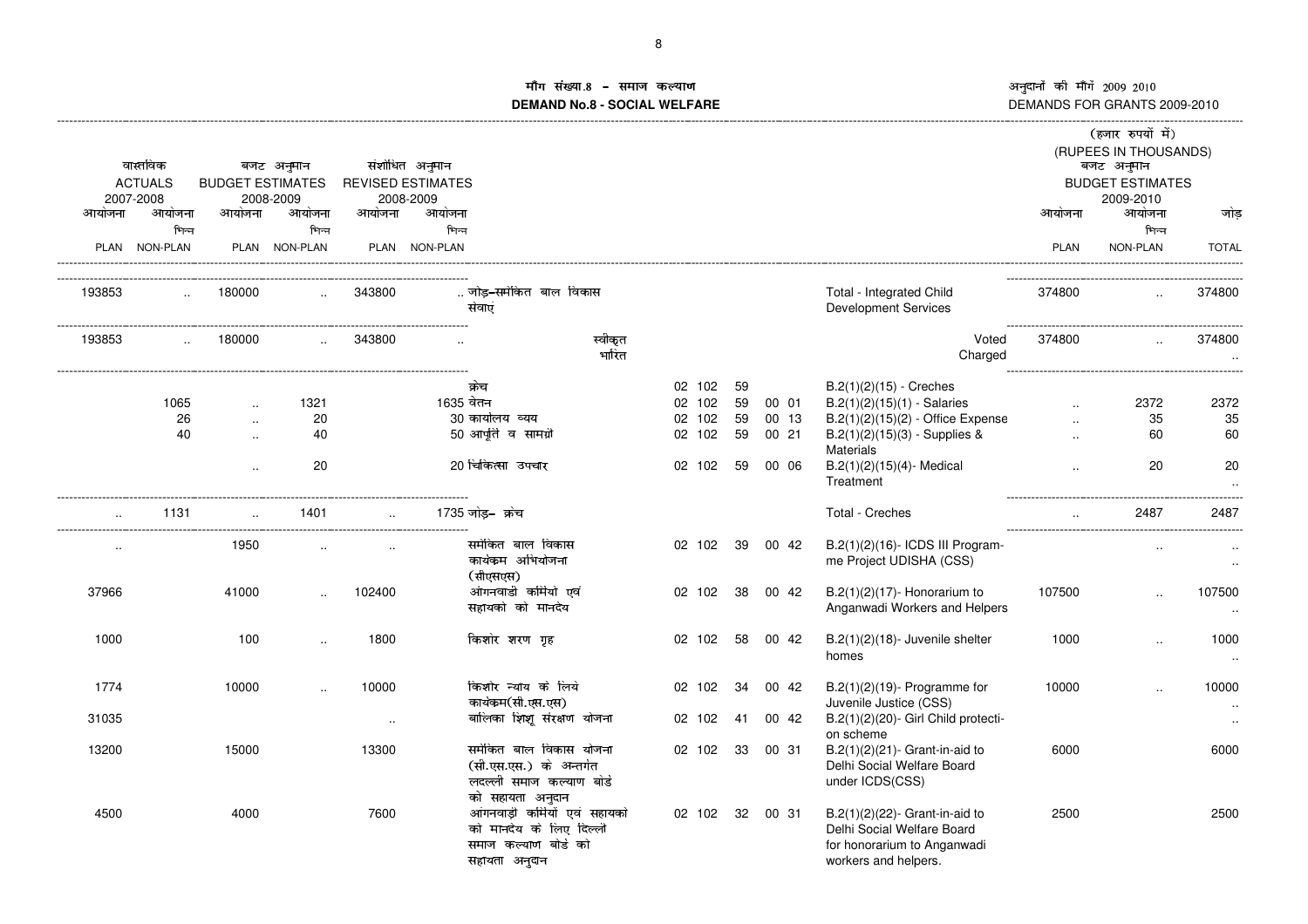### ग संख्या ]\_` ZVWabcWd]Wefg**DEMAND No.8 - SOCIAL WELFARE**

|           |                 |                          |               |                      |                          |                                                     |         |           |    |          |                                                                               |             | (हजार रुपयों में)       |              |
|-----------|-----------------|--------------------------|---------------|----------------------|--------------------------|-----------------------------------------------------|---------|-----------|----|----------|-------------------------------------------------------------------------------|-------------|-------------------------|--------------|
|           |                 |                          |               |                      |                          |                                                     |         |           |    |          |                                                                               |             | (RUPEES IN THOUSANDS)   |              |
|           | वास्तविक        |                          | बजट अनुमान    |                      | संशोधित अनुमान           |                                                     |         |           |    |          |                                                                               |             | बजट अनुमान              |              |
|           | <b>ACTUALS</b>  | <b>BUDGET ESTIMATES</b>  |               |                      | <b>REVISED ESTIMATES</b> |                                                     |         |           |    |          |                                                                               |             | <b>BUDGET ESTIMATES</b> |              |
|           | 2007-2008       |                          | 2008-2009     |                      | 2008-2009                |                                                     |         |           |    |          |                                                                               |             | 2009-2010               |              |
| आयोजना    | आयोजना          | आयोजना                   | आयोजना        | आयोजना               | आयोजना                   |                                                     |         |           |    |          |                                                                               | आयोजना      | आयोजना                  | जोड          |
|           | भिन्न           |                          | भिन्न         |                      | भिन्न                    |                                                     |         |           |    |          |                                                                               |             | भिन्न                   |              |
| PLAN      | <b>NON-PLAN</b> |                          | PLAN NON-PLAN |                      | PLAN NON-PLAN            |                                                     |         |           |    |          |                                                                               | <b>PLAN</b> | NON-PLAN                | <b>TOTAL</b> |
| 4882      |                 | 6000                     |               | 5000                 |                          | आइ.सी.डी.एस. प्रशिक्षण<br>कार्यकम(सी.एस.एस)         |         | 02 102    | 60 | 00 42    | B.2(1)(2)(23)- ICDS Training<br>Programme (CSS)                               | 6000        |                         | 6000         |
| 3693      |                 | 5800                     |               | 8000                 |                          | किशोर न्याय का परिपालन<br>(बाल रक्षा) अधिनियम, 2000 |         | 02 102    |    | 54 00 42 | $B.2(1)(2)(24)$ - Implementation of<br>Juvenile Justice (case and             | 7500        |                         | 7500         |
|           |                 | 5000                     |               | 5000                 |                          | बाल अधिकार आयोग                                     |         | 02 102    | 31 | 00 42    | protection of children) Act, 2000<br>B.2(1)(2)(25)- Child Right<br>Commission | 5000        |                         | 5000         |
| 291903    | 79416           | 268950                   | 104396        | 497000               | 114220 जोड-बाल कल्याण    |                                                     |         |           |    |          | Total - Child Welfare                                                         | 520400      | 146205                  | 666605       |
|           |                 |                          |               |                      |                          |                                                     |         |           |    |          |                                                                               |             |                         |              |
| 291903    | 79416           | 268950                   | 104396        | 497000               | 114220                   |                                                     | स्वीकृत |           |    |          | Voted                                                                         | 520400      | 146205                  | 666605       |
| $\cdot$ . | $\cdot$         | $\overline{\phantom{a}}$ |               | $\ddot{\phantom{a}}$ |                          |                                                     | भारित   |           |    |          | Charged                                                                       | $\ddotsc$   | $\cdot$                 |              |
|           |                 |                          |               |                      |                          | महिलाओं का कल्याण                                   |         | 02 103    |    |          | B.2(1)(3)- Women's Welfare.                                                   |             |                         |              |
|           |                 |                          |               |                      |                          | महिला देखभाल केन्द्र                                |         | 02 103    | 90 |          | $B.2(1)(3)(1)$ - After Care Home                                              |             |                         | $\sim$       |
|           |                 |                          |               |                      |                          |                                                     |         |           |    |          | for Women                                                                     |             |                         |              |
|           | 1633            |                          | 2260          |                      | 2793 वेतन                |                                                     |         | 02 103    | 90 | 00 01    | $B.2(1)(3)(1)(1)$ - Salaries.                                                 |             | 4050                    | 4050         |
|           | 82              | $\ddot{\phantom{a}}$     | 150           |                      | 150 कार्यालय व्यय        |                                                     |         | 02<br>103 | 90 | 00 13    | $B.2(1)(3)(1)(2)$ -Office Expenses                                            |             | 150                     | 150          |
|           | 653             |                          | 950           |                      |                          | 950 आपूर्ति व सामग्री                               |         | 02 103    | 90 | 00 21    | $B.2(1)(3)(1)(3)$ - Supplies &                                                |             | 1000                    | 1000         |
|           |                 |                          |               |                      |                          |                                                     |         |           |    |          | Material                                                                      |             |                         |              |
|           | $\ddotsc$       |                          | 15            |                      |                          | 15 चिकित्सा उपचार                                   |         | 02 103    | 90 | 00 06    | $B.2(1)(3)(1)(4)$ - Medical<br>Treatment                                      |             | 15                      | 15           |
| $\ddotsc$ | 2368            |                          | 3375          |                      |                          | 3908 जोड– महिला देखभाल<br>केन्द्र                   |         |           |    |          | Total-After Care Home for<br>Women                                            | $\ddotsc$   | 5215                    | 5215         |
|           |                 |                          |               |                      |                          | महिला आश्रम                                         |         | 02 103    | 91 |          | $B.2(1)(3)(2)$ - Mahila Ashrams.                                              |             |                         |              |
|           | 579             |                          | 796           |                      | 984 बेतन                 |                                                     |         | 02 103    | 91 | 00 01    | $B.2(1)(3)(2)(1)$ - Salaries.                                                 | $\ddotsc$   | 1428                    | 1428         |
|           | g               | $\overline{\phantom{a}}$ | 50            |                      | 50 कार्यालय व्यय         |                                                     |         | 02 103    | 91 | 00 13    | $B.2(1)(3)(2)(2)$ -Office Expenses                                            | $\sim$      | 50                      | 50           |
|           | 100             |                          | 100           |                      |                          | 130 आपूर्ति व सामग्री                               |         | 02 103    | 91 | 00 21    | $B.2(1)(3)(2)(3)$ - Supplies &                                                |             | 150                     | 150          |
|           |                 |                          |               |                      |                          |                                                     |         |           |    |          | Material                                                                      |             |                         |              |
|           |                 |                          | 20            |                      |                          | 20 चिकित्सा उपचार                                   |         | 02 103    | 91 | 00 06    | $B.2(1)(3)(2)(4)$ - Medical<br>Treatment                                      |             | 50                      | 50           |
|           | 688             |                          | 966           |                      |                          | 1184 जोड-महिला आश्रम                                |         |           |    |          | <b>Total-Mahila Ashrams</b>                                                   |             | 1678                    | 1678         |
|           |                 |                          |               |                      |                          | महिलाओं के लिए                                      |         |           | 89 |          |                                                                               |             |                         |              |
|           |                 |                          |               |                      | कार्य केन्द्र            |                                                     |         | 02 103    |    |          | $B.2(1)(3)(3)$ - Work Centre for<br>Women.                                    |             |                         |              |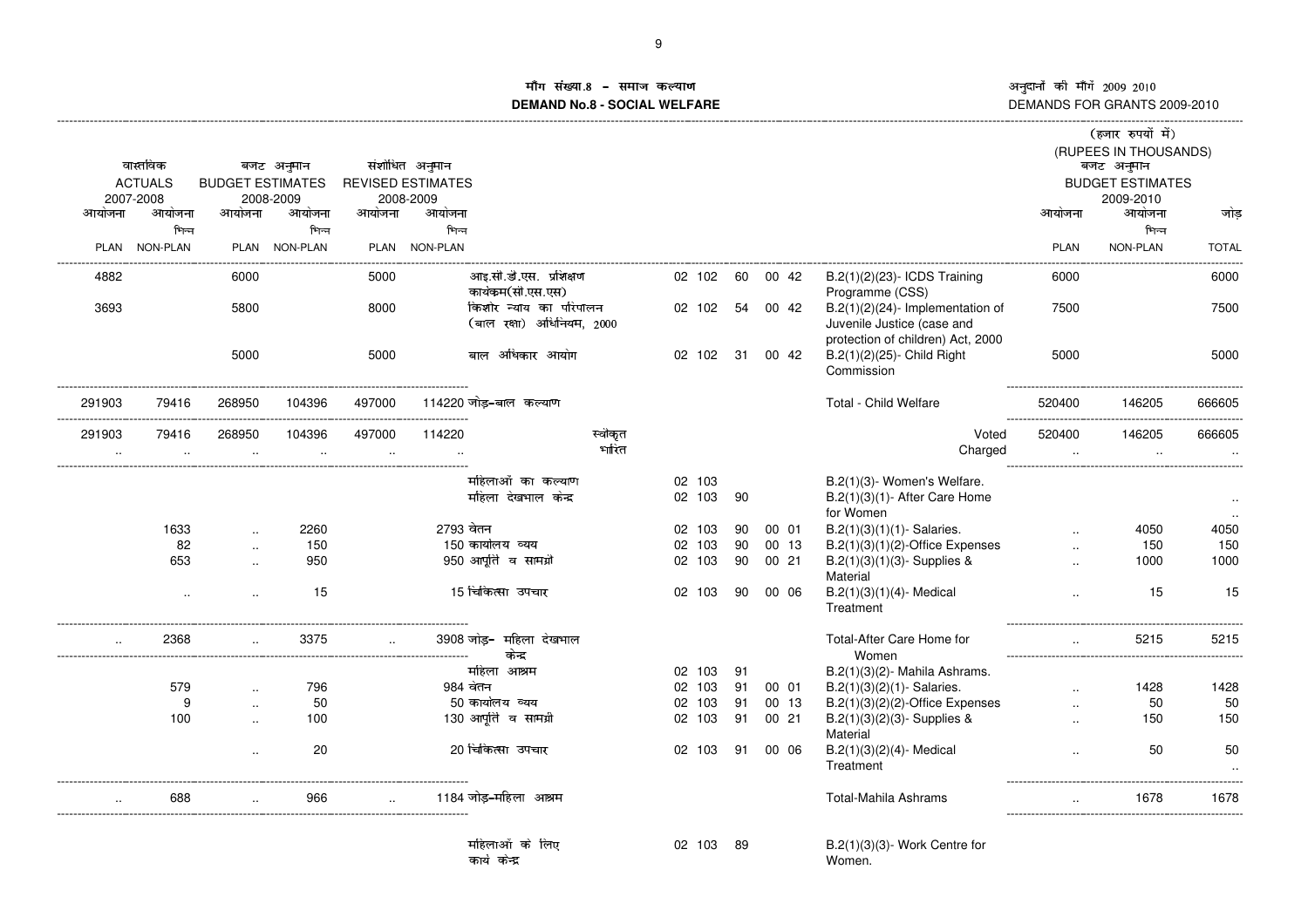#### ग संख्या ्मोग सख्या.8 – समाज कल्याण<br>DEMAND No.8 - SOCIAL WELFARE

|             |                |                         |               |        |                          |                        |         |           |    |       |                                            |         |             | (हजार रुपयों में)                   |              |
|-------------|----------------|-------------------------|---------------|--------|--------------------------|------------------------|---------|-----------|----|-------|--------------------------------------------|---------|-------------|-------------------------------------|--------------|
|             | वास्तविक       |                         | बजट अनुमान    |        | संशोधित अनुमान           |                        |         |           |    |       |                                            |         |             | (RUPEES IN THOUSANDS)<br>बजट अनुमान |              |
|             | <b>ACTUALS</b> | <b>BUDGET ESTIMATES</b> |               |        | <b>REVISED ESTIMATES</b> |                        |         |           |    |       |                                            |         |             | <b>BUDGET ESTIMATES</b>             |              |
|             | 2007-2008      |                         | 2008-2009     |        | 2008-2009                |                        |         |           |    |       |                                            |         |             | 2009-2010                           |              |
| आयोजना      | आयोजना         | आयोजना                  | आयोजना        | आयोजना | आयोजना                   |                        |         |           |    |       |                                            |         | आयोजना      | आयोजना                              | जोड          |
|             | भिन्न          |                         | भिन्न         |        | भिन्न                    |                        |         |           |    |       |                                            |         |             | भिन्न                               |              |
| <b>PLAN</b> | NON-PLAN       |                         | PLAN NON-PLAN |        | PLAN NON-PLAN            |                        |         |           |    |       |                                            |         | <b>PLAN</b> | NON-PLAN                            | <b>TOTAL</b> |
|             |                |                         |               |        |                          |                        |         |           |    |       |                                            |         |             |                                     |              |
|             | 13479          |                         | 18356         |        | 22959 वेतन               |                        |         | 02 103    | 89 | 00 01 | $B.2(1)(3)(3)(1)$ - Salaries.              |         |             | 33890                               | 33890        |
|             | 96             | $\ddotsc$               | 125           |        |                          | 125 समयोपरि भत्ता      |         | 02 103    | 89 | 00 03 | $B.2(1)(3)(3)(2)$ - O.T.A.                 |         | $\sim$      | 125                                 | 125          |
|             |                |                         |               |        |                          | घरेलू यात्रा व्यय      |         | 02 103    | 89 | 00 11 | B.2(1)(3)(3)(3)-Domestic                   |         |             |                                     |              |
|             |                |                         |               |        |                          |                        |         |           |    |       | Travel Expenses.                           |         |             |                                     |              |
|             | 389            | $\ddotsc$               | 650           |        |                          | 610 कार्यालय व्यय      |         | 02 103    | 89 | 00 13 | $B.2(1)(3)(3)(4)$ -Office Expenses         |         |             | 610                                 | 610          |
|             | $\sim$         | $\sim$                  | 228           |        |                          | 515 किराया महसूल       |         | 02 103    | 89 | 00 14 | $B.2(1)(3)(3)(5)$ -Rent, rates             |         | $\ddotsc$   | 200                                 | 200          |
|             |                |                         |               |        |                          | और कर                  |         |           |    |       | and taxes                                  |         |             |                                     |              |
|             | 10             | $\ddotsc$               | 224           |        |                          | 224 आपूर्ति व सामग्री  |         | 02 103    | 89 | 00 21 | $B.2(1)(3)(3)(6)$ - Supplies &<br>Material |         | $\cdot$     | 224                                 | 224          |
|             | 641            | $\ddotsc$               | 400           |        |                          | 400 चिकित्सा उपचार     |         | 02 103    | 89 | 00 06 | $B.2(1)(3)(3)(7)$ - Medical                |         |             | 400                                 | 400          |
|             |                |                         |               |        |                          |                        |         |           |    |       | Treatment                                  |         |             |                                     | $\sim$       |
|             | 14615          |                         | 19983         |        |                          | 24833 जोड़-महिलाओं के  |         |           |    |       | <b>Total-Work Centre for Women</b>         |         |             | 35449                               | 35449        |
|             |                |                         |               |        |                          | -लिए कार्य केन्द्र     |         |           |    |       |                                            |         |             |                                     |              |
|             |                |                         |               |        |                          | नारी निकतन             |         | 02 103    | 84 |       | B.2(1)(3)(4)- Nari Niketan.                |         |             |                                     |              |
|             |                |                         |               |        |                          | वेतन                   |         | 02 103    | 84 | 00 01 | $B.2(1)(3)(4)(1)$ - Salaries.              |         |             |                                     |              |
|             | 2548           | $\ddotsc$               | 4893          |        | 4335                     |                        | स्वीकृत |           |    |       |                                            | Voted   |             | 6286                                | 6286         |
|             |                | $\ddot{\phantom{a}}$    |               |        |                          |                        | भारित   |           |    |       |                                            | Charged | $\cdot$ .   |                                     |              |
|             | 19             | $\ddotsc$               | 25            |        |                          | 25 समयोपरि भत्ता       |         | 02 103    | 84 | 00 03 | $B.2(1)(3)(4)(2)$ - O.T.A.                 |         | $\ddotsc$   | 25                                  | 25           |
|             | 1526           | $\ddotsc$               | 1600          |        |                          | 2600 कार्यालय व्यय     |         | 02<br>103 | 84 | 00 13 | $B.2(1)(3)(4)(3)$ -Office Expenses         |         |             | 2600                                | 2600         |
|             | 581            | $\sim$                  | 1200          |        |                          | 1400 आपूर्ति व सामग्री |         | 02 103    | 84 | 00 21 | $B.2(1)(3)(4)(4)$ - Supplies &<br>Material |         | $\cdot$     | 1400                                | 1400         |
|             |                |                         | 20            |        |                          | 20 घरेलू यात्रा व्यय   |         | 02 103    | 84 | 00 11 | B.2(1)(3)(4)(5)- Domestic Travel           |         |             | 20                                  | 20           |
|             |                |                         |               |        |                          |                        |         |           |    |       | Expenses                                   |         |             |                                     |              |
|             | 26             |                         | 200           |        |                          | 150 चिकित्सा उपचार     |         | 02 103    | 84 | 00 06 | $B.2(1)(3)(4)(6)$ - Medical                |         |             | 150                                 | 150          |
|             |                |                         |               |        |                          |                        |         |           |    |       | Treatment                                  |         |             |                                     |              |
|             |                |                         |               |        |                          |                        |         |           |    |       |                                            |         |             |                                     |              |
|             | 4700           |                         | 7938          |        |                          | 8530 जोड़-नारी निकेतन  |         |           |    |       | Total - Nari Niketan                       |         |             | 10481                               | 10481        |
|             | 4700           |                         | 7938          |        | 8530                     |                        | स्वीकृत |           |    |       |                                            | Voted   |             | 10481                               | 10481        |
|             |                |                         |               |        |                          |                        | भारित   |           |    |       |                                            | Charged |             |                                     |              |
|             |                |                         |               |        |                          |                        |         |           |    |       |                                            |         |             |                                     |              |
|             |                |                         |               |        |                          | विपत्ति में महिलाओं    |         | 02 103    | 79 |       | $B.2(1)(3)(5)$ - Short Stay Home           |         |             |                                     |              |
|             |                |                         |               |        |                          | के लिए अस्थाई आवास     |         |           |    |       | for Women in distress.                     |         |             |                                     |              |
|             | 1360           | $\ddotsc$               | 2058          |        | 2314 वेतन                |                        |         | 02 103    | 79 | 00 01 | $B.2(1)(3)(5)(1)$ - Salaries.              |         | $\sim$      | 3355                                | 3355         |
|             | 300            | $\ddotsc$               | 300           |        |                          | 400 आपूर्ति व सामग्री  |         | 02 103    | 79 | 00 21 | $B.2(1)(3)(5)(2)$ - Supplies &             |         | $\ddotsc$   | 500                                 | 500          |
|             |                |                         |               |        |                          |                        |         |           |    |       | Material                                   |         |             |                                     |              |
|             | 73             |                         | 100           |        |                          | 120 कार्यालय व्यय      |         | 02 103    | 79 | 00 13 | $B.2(1)(3)(5)(3)$ -Office Expenses         |         |             | 150                                 | 150          |
|             |                |                         |               |        |                          |                        |         |           |    |       |                                            |         |             |                                     |              |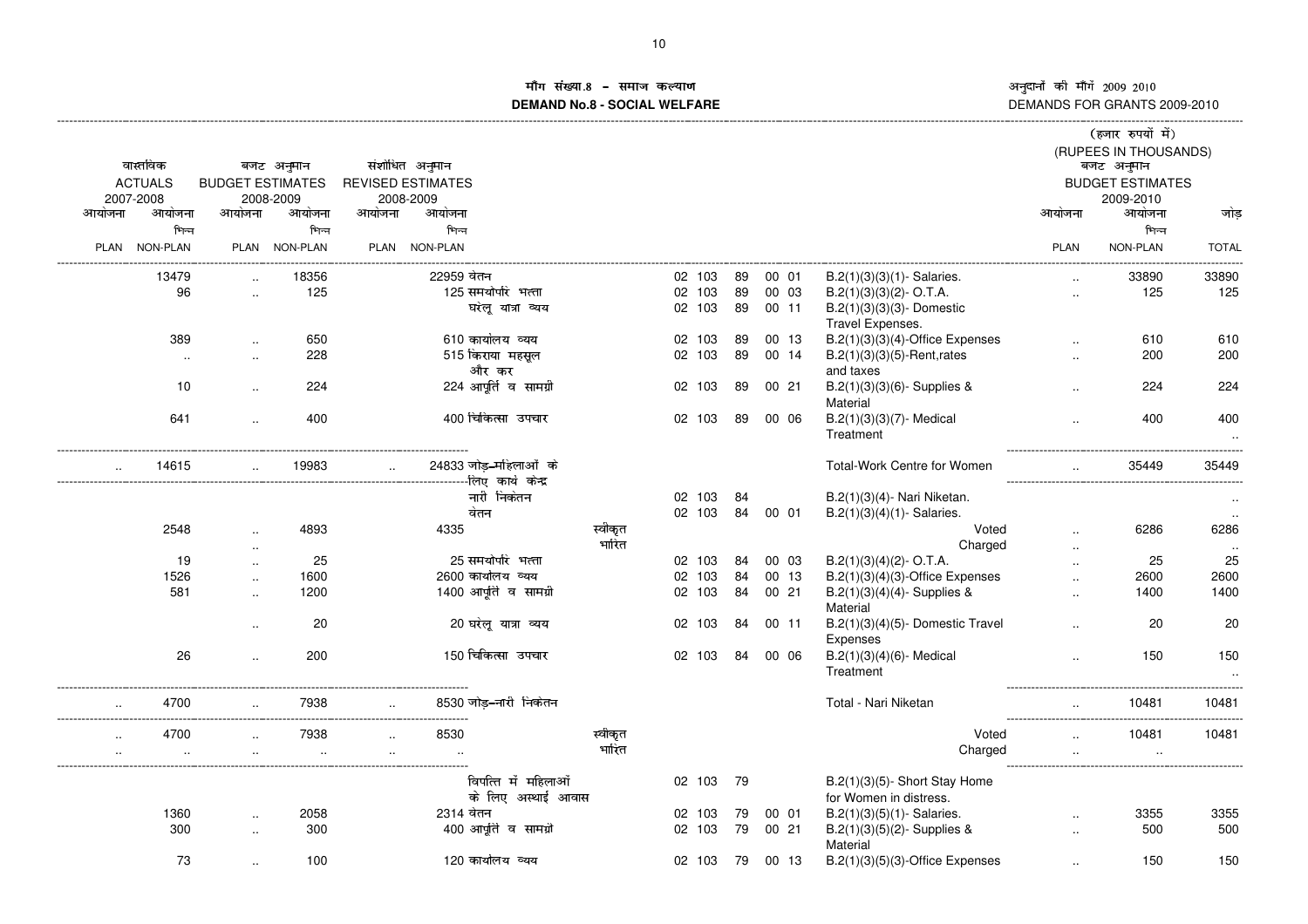# ांग संख्या !"#\$%'&**DEMAND No.8 - SOCIAL WELFARE**

|                      |           |                         |               |        |                          |                                          |        |    |       |                                                             |                      | (हजार रुपयों में)                   |              |
|----------------------|-----------|-------------------------|---------------|--------|--------------------------|------------------------------------------|--------|----|-------|-------------------------------------------------------------|----------------------|-------------------------------------|--------------|
|                      | वास्तविक  |                         | बजट अनुमान    |        | संशोधित अनुमान           |                                          |        |    |       |                                                             |                      | (RUPEES IN THOUSANDS)<br>बजट अनुमान |              |
| <b>ACTUALS</b>       |           | <b>BUDGET ESTIMATES</b> |               |        | <b>REVISED ESTIMATES</b> |                                          |        |    |       |                                                             |                      | <b>BUDGET ESTIMATES</b>             |              |
| 2007-2008            |           |                         | 2008-2009     |        | 2008-2009                |                                          |        |    |       |                                                             |                      | 2009-2010                           |              |
| आयोजना               | आयोजना    | आयोजना                  | आयोजना        | आयोजना | आयोजना                   |                                          |        |    |       |                                                             | आयोजना               | आयोजना                              | जोड          |
|                      | भिन्न     |                         | भिन्न         |        | भिन्न                    |                                          |        |    |       |                                                             |                      | भिन्न                               |              |
| PLAN NON-PLAN        |           |                         | PLAN NON-PLAN |        | PLAN NON-PLAN            |                                          |        |    |       |                                                             | <b>PLAN</b>          | <b>NON-PLAN</b>                     | <b>TOTAL</b> |
|                      |           |                         |               |        |                          | समयोपरि भत्ता                            | 02 103 | 79 | 00 03 | $B.2(1)(3)(5)(4)$ -OTA                                      |                      |                                     |              |
|                      | $\ddotsc$ | $\sim$                  | 5             |        |                          | 5 घरेलू यात्रा व्यय                      | 02 103 | 79 | 00 11 | $B.2(1)(3)(5)(5)$ - Domestic<br><b>Travel Expenses</b>      | $\ddotsc$            | 5                                   | 5            |
|                      | $\cdot$   | $\ddotsc$               | 100           |        |                          | 150 चिकित्सा उपचार                       | 02 103 | 79 | 00 06 | $B.2(1)(3)(5)(6)$ - Medical                                 | $\cdot$ .            | 200                                 | 200          |
|                      |           |                         |               |        |                          |                                          |        |    |       | Treatment                                                   |                      |                                     | $\cdot$ .    |
|                      | 1733      |                         | 2563          |        |                          | 2989 जोड–विपत्ति में महिलाओं             |        |    |       | Total - Short Stay Home for                                 |                      | 4210                                | 4210         |
|                      |           |                         |               |        |                          |                                          |        |    |       | <b>Women in Distress</b>                                    |                      |                                     |              |
|                      |           |                         |               |        |                          | अन्य योजनाएं                             | 02 103 | 80 |       | $B.2(1)(3)(6)$ - Other schemes                              |                      |                                     |              |
|                      | 1762      |                         | 2388          |        | 2806 वेतन                |                                          | 02 103 | 80 | 00 01 | $B.2(1)(3)(6)(1)$ - Salaries.                               | $\ddotsc$            | 3039                                | 3039         |
|                      |           | $\ddotsc$               | 310           |        |                          | 310 कार्यालय व्यय                        | 02 103 | 80 | 00 13 | $B.2(1)(3)(6)(2)$ -Office Expenses                          |                      | 310                                 | 310          |
|                      |           | $\ddot{\phantom{a}}$    | 10            |        |                          | 10 घरेलू यात्रा व्यय                     | 02 103 | 80 | 00 11 | B.2(1)(3)(6)(3)-Domestic Travel                             |                      | 10                                  | 10           |
|                      |           |                         |               |        |                          |                                          |        |    |       | Expenses                                                    |                      |                                     |              |
|                      | 11        | $\ddotsc$               | 40            |        |                          | 40 चिकित्सा उपचार                        | 02 103 | 80 | 00 06 | $B.2(1)(3)(6)(4)$ - Medical<br>Treatment                    |                      | 40                                  | 40           |
|                      | 1773      |                         | 2748          |        |                          | 3166 जोड–अन्य योजनाएं                    |        |    |       | Total - Other Schemes                                       | $\sim$               | 3399                                | 3399         |
|                      |           |                         |               |        |                          | दहेज विरोधी प्रकोष्ठ                     | 02 103 | 86 | 00 42 | B.2(1)(3)(7)- Anti Dowry Cell.                              |                      |                                     |              |
|                      | $\sim$    |                         |               |        |                          | क्रेच                                    | 02 103 | 44 |       | $B.2(1)(3)(8)$ - Creches.                                   |                      | $\sim$                              |              |
|                      | 1191      |                         | 1870          |        | 2025 वेतन                |                                          | 02 103 | 44 | 00 01 | $B.2(1)(3)(8)(1)$ -Salaries                                 | $\ddot{\phantom{a}}$ | 2936                                | 2936         |
|                      | 25        |                         | 25            |        |                          | 30 कार्यालय व्यय                         | 02 103 | 44 | 00 13 | $B.2(1)(3)(8)(2)$ -Office                                   |                      | 40                                  | 40           |
|                      |           |                         |               |        |                          |                                          |        |    |       | Expenses                                                    |                      |                                     |              |
|                      | 50        | $\ddotsc$               | 50            |        |                          | 60 आपूर्ति व सामग्री                     | 02 103 | 44 | 00 21 | B.2(1)(3)(8)(3)-Suplies &<br>Material                       |                      | 80                                  | 80           |
|                      |           | $\ddotsc$               | 20            |        |                          | 20 चिकित्सा उपचार                        | 02 103 | 44 | 00 06 | $B.2(1)(3)(8)(4)$ - Medical                                 |                      | 20                                  | 20           |
|                      |           |                         |               |        |                          |                                          |        |    |       | Treatment                                                   |                      |                                     |              |
| $\ddotsc$            | 1266      |                         | 1965          |        |                          | 2135 जोड–क्रॅच                           |        |    |       | <b>Total-Creches</b>                                        | $\sim$               | 3076                                | 3076         |
| $\ddot{\phantom{a}}$ |           |                         | 15            |        |                          | 15 नारी निकेतन तिहाड़<br>में सुरक्षा गृह | 02 103 | 43 | 00 01 | $B.2(1)(3)(9)$ - Protective home<br>at Nari Niketan, Tihar. | $\ddotsc$            | 15                                  | 15           |
| 19563                |           | 22000                   |               | 25000  |                          | महिला राज्य आयोग                         | 02 103 | 53 | 00 42 | $B.2(1)(3)(10)$ -State                                      | 22000                | $\ddot{\phantom{a}}$                | 22000        |
| 6076                 |           | 7000                    |               | 9000   |                          | बच्चों एवं महिलाओं                       | 02 103 | 41 | 00 42 | Commission of Women.<br>$B.2(1)(3)(11)$ - Staff in children | 8400                 |                                     | 8400         |
|                      |           |                         | $\ddotsc$     |        |                          | की संस्थाओं में कर्मचारी                 |        |    |       | and women Institutions.                                     |                      |                                     |              |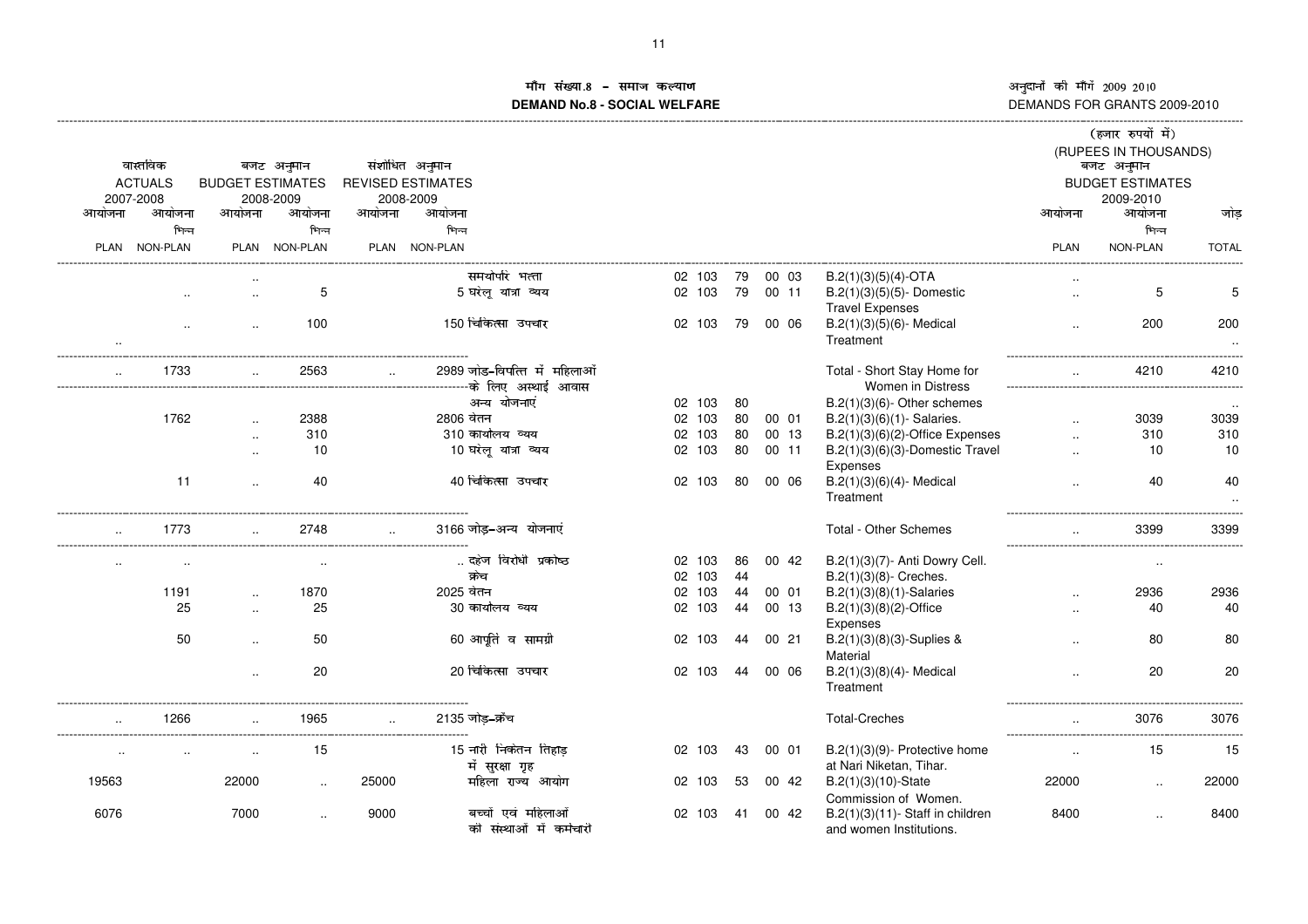#### iंग संख्या ~z{{{'**DEMAND No.8 - SOCIAL WELFARE**

|                     |                             |                                |                      |                      |                                       |                                                                                              |                  |                  |    |          |                                                                                                                      |                                         | (हजार रुपयों में)<br>(RUPEES IN THOUSANDS) |                     |
|---------------------|-----------------------------|--------------------------------|----------------------|----------------------|---------------------------------------|----------------------------------------------------------------------------------------------|------------------|------------------|----|----------|----------------------------------------------------------------------------------------------------------------------|-----------------------------------------|--------------------------------------------|---------------------|
|                     | वास्तविक                    |                                | बजट अनुमान           |                      | संशोधित अनुमान                        |                                                                                              |                  |                  |    |          |                                                                                                                      |                                         | बजट अनुमान                                 |                     |
|                     | <b>ACTUALS</b><br>2007-2008 | <b>BUDGET ESTIMATES</b>        | 2008-2009            |                      | <b>REVISED ESTIMATES</b><br>2008-2009 |                                                                                              |                  |                  |    |          |                                                                                                                      |                                         | <b>BUDGET ESTIMATES</b><br>2009-2010       |                     |
| आयोजना              | आयोजना                      | आयोजना                         | आयोजना               | आयोजना               | आयोजना                                |                                                                                              |                  |                  |    |          |                                                                                                                      | आयोजना                                  | आयोजना                                     | जोड                 |
|                     | भिन्न                       |                                | भिन्न                |                      | भिन्न                                 |                                                                                              |                  |                  |    |          |                                                                                                                      |                                         | भिन्न                                      |                     |
|                     | PLAN NON-PLAN               |                                | PLAN NON-PLAN        |                      | PLAN NON-PLAN                         |                                                                                              |                  |                  |    |          |                                                                                                                      | <b>PLAN</b>                             | <b>NON-PLAN</b>                            | <b>TOTAL</b>        |
| $\cdot$ .           |                             |                                |                      |                      |                                       | 50 से 60 वर्ष आय<br>समूह की विधवाओं को<br>आर्थिक सहायता                                      |                  | 02 103           |    | 35 00 42 | $B.2(1)(3)(12)$ - Financial<br>Assistance to Widows in the<br>Age group of 18-60 years                               |                                         | $\cdot$ .                                  | $\cdot$ .<br>$\sim$ |
|                     |                             | 2900                           | $\ddotsc$            | 2900                 |                                       | बालिका समृद्धि योजना<br>(सी.एस.एस)                                                           |                  | 02 103           | 47 | 00 42    | B.2(1)(3)(13)-Balika Samridhi<br>Yojna (CSS)                                                                         | 2000                                    | $\ldots$                                   | 2000                |
|                     |                             | 1000                           |                      | 500                  |                                       | कामकाजी महिला<br>होष्टल                                                                      |                  | 02 103           | 42 | 00 42    | $B.2(1)(3)(14)$ - Working women<br>hostel                                                                            | 1000                                    | $\ddot{\phantom{a}}$                       | 1000<br>$\ddotsc$   |
| 834                 |                             | 1000                           | $\cdot$              | $\cdot$              |                                       | स्वयंसिद्व (सी.एस.एस)                                                                        |                  | 02 103           | 38 | 00 42    | $B.2(1)(3)(15)$ - Swayamsidha<br>(CSS)                                                                               | 100                                     | $\ddot{\phantom{a}}$                       | 100                 |
| 1393                |                             | 2000                           | $\ddot{\phantom{a}}$ | 2000                 |                                       | समाज की कमजोर वर्ग<br>को दग्धपान कराने व<br>परिचर्या करने वाली<br>माताओं को आर्थिक<br>सहायता |                  | 02 103           | 36 | 00 31    | B.2(1)(3)(16)- Financial<br>assistance to lactating and<br>nursing mothers belonging to<br>weaker section of society | 2000                                    | $\ddot{\phantom{a}}$                       | 2000                |
| 53673               |                             | 50000                          |                      | 50000                |                                       | अनाथ लडकियों एंव<br>गरीब विधवाओं<br>को उनकी लडकियाँ<br>की शादी के लिए<br>वित्तीय सहायता      |                  | 02 103           | 45 | 00 42    | B.2(1)(3)(17)- Financial<br>Assistance to poor widows<br>for marriage of their daughters<br>and orphan girls         | 60000                                   |                                            | 60000               |
|                     |                             | 5000                           |                      | 500                  |                                       | घरेलू हिंसा से महिलाओं की<br>रक्षा अधिनियम, 2005 का<br>परिपालन                               |                  | 02 103           | 40 | 00 42    | $B.2(1)(3)(18)$ - Implementation<br>of protection of women from<br>Domestic Voilance Act. 2005                       | 5000                                    |                                            | 5000                |
|                     |                             | 1000                           |                      | $\cdot$ .            |                                       | महिला स्वयं सेवी समूह                                                                        |                  | 02 103           | 39 | 00 42    | B.2(1)(3)(19)- Women self<br>help group                                                                              |                                         |                                            |                     |
| 14889               |                             | 85000                          |                      | 220000               |                                       | विधवाओं को पेंशन                                                                             |                  | 02 103           | 34 | 00 42    | B.2(1)(3)(20)- Pension to<br>Widows                                                                                  | 250000                                  |                                            | 250000              |
| 5376                |                             | 726000                         |                      | 906000               |                                       | लाडली योजना                                                                                  |                  | 02 103           | 33 | 00 42    | B.2(1)(3)(21) - Ladli Yojna                                                                                          | 916000                                  |                                            | 916000              |
| 101804<br>          | 27143                       | 902900                         | 39553                | 1215900              |                                       | 46760 जोड़-महिला कल्याण                                                                      |                  |                  |    |          | Total - Women's Welfare                                                                                              | 1266500<br>---------------------------- | 63523                                      | 1330023             |
| 101804<br>$\cdot$ . | 27143<br>$\cdot$ .          | 902900<br>$\ddot{\phantom{a}}$ | 39553<br>$\cdot$     | 1215900<br>$\ddotsc$ | 46760                                 |                                                                                              | स्वीकृत<br>भारित |                  |    |          | Voted<br>Charged                                                                                                     | 1266500                                 | 63523<br>$\cdot$ .                         | 1330023             |
|                     |                             |                                |                      |                      |                                       | अन्य व्यय<br>ग्रामीण कुटीर आवास                                                              |                  | 02 800<br>02 800 | 85 |          | B.2(1)(4)- Other Expenditure<br>B.2(1)(4)(1)- Village Cottage<br>Home.                                               |                                         |                                            |                     |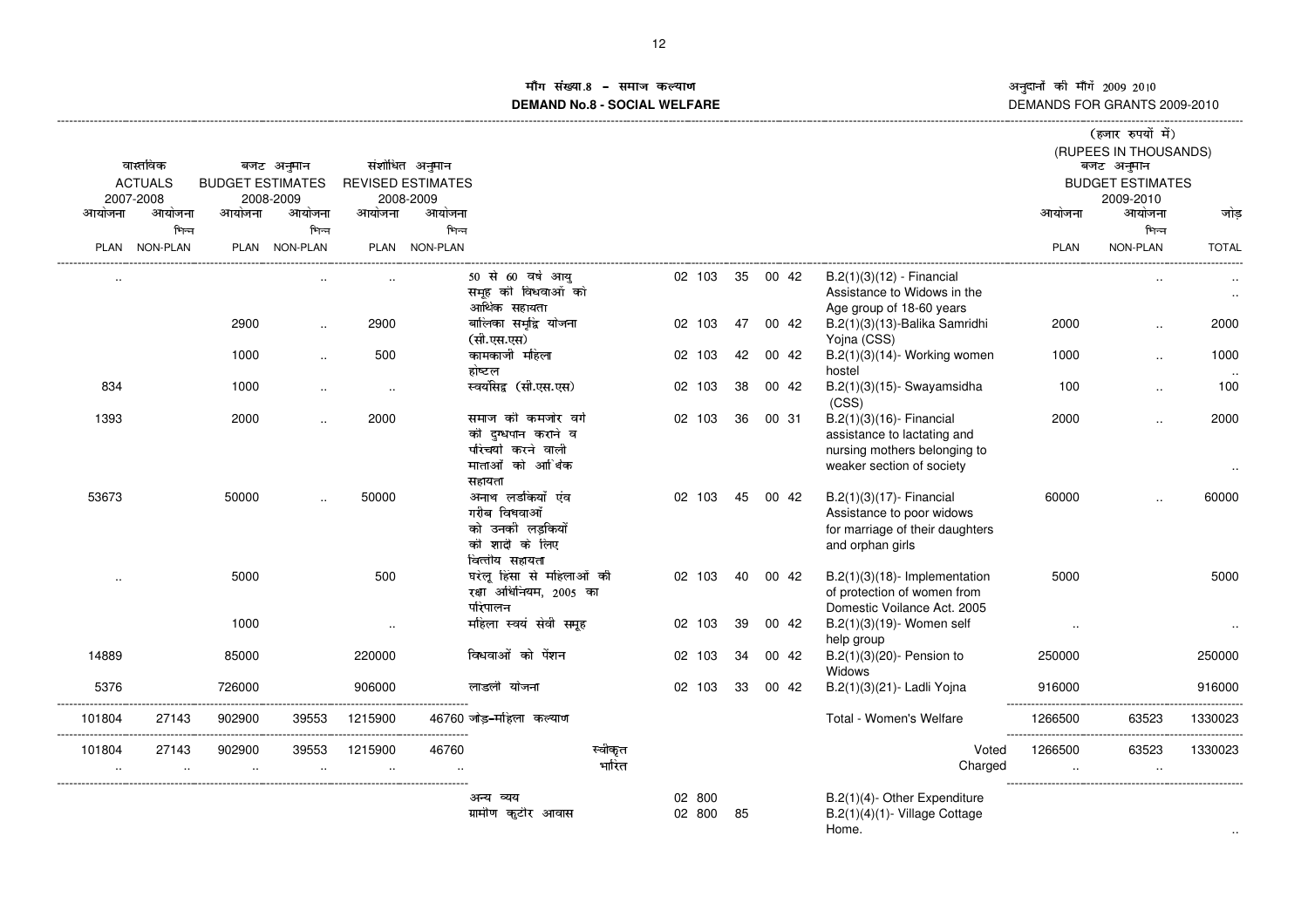# ाँग संख्या <sup>478</sup> 1-.9:;.<4.=>+?**DEMAND No.8 - SOCIAL WELFARE**

|           |                |                         |               |        |                                          |                                                                                                                                 |                  |                  |    |       |                                                                                                                                                          |             | (हजार रुपयों में)                   |              |
|-----------|----------------|-------------------------|---------------|--------|------------------------------------------|---------------------------------------------------------------------------------------------------------------------------------|------------------|------------------|----|-------|----------------------------------------------------------------------------------------------------------------------------------------------------------|-------------|-------------------------------------|--------------|
|           | वास्तविक       |                         | बजट अनुमान    |        | संशोधित अनुमान                           |                                                                                                                                 |                  |                  |    |       |                                                                                                                                                          |             | (RUPEES IN THOUSANDS)<br>बजट अनुमान |              |
|           | <b>ACTUALS</b> | <b>BUDGET ESTIMATES</b> |               |        | <b>REVISED ESTIMATES</b>                 |                                                                                                                                 |                  |                  |    |       |                                                                                                                                                          |             | <b>BUDGET ESTIMATES</b>             |              |
|           | 2007-2008      |                         | 2008-2009     |        | 2008-2009                                |                                                                                                                                 |                  |                  |    |       |                                                                                                                                                          |             | 2009-2010                           |              |
| आयोजना    | आयोजना         | आयोजना                  | आयोजना        | आयोजना | आयोजना                                   |                                                                                                                                 |                  |                  |    |       |                                                                                                                                                          | आयोजना      | आयोजना                              | जोड          |
|           | भिन्न          |                         | भिन्न         |        | भिन्न                                    |                                                                                                                                 |                  |                  |    |       |                                                                                                                                                          |             | भिन्न                               |              |
|           | PLAN NON-PLAN  |                         | PLAN NON-PLAN |        | PLAN NON-PLAN                            |                                                                                                                                 |                  |                  |    |       |                                                                                                                                                          | <b>PLAN</b> | <b>NON-PLAN</b>                     | <b>TOTAL</b> |
|           |                |                         |               |        | वेतन                                     |                                                                                                                                 |                  | 02 800           | 85 | 00 01 | $B.2(1)(4)(1)(1)$ - Salaries.                                                                                                                            |             |                                     |              |
|           | 3421           | $\ddot{\phantom{a}}$    | 5769          |        | 6534                                     |                                                                                                                                 | स्वीकृत<br>भारित |                  |    |       | Voted<br>Charged                                                                                                                                         |             | 9349                                | 9349         |
|           | $\overline{7}$ | $\sim$                  | 10            |        |                                          | 12 समयोपरि भत्ता                                                                                                                |                  | 02 800           | 85 | 00 03 | $B.2(1)(4)(1)(2)$ - O.T.A.                                                                                                                               |             | 18                                  | 18           |
|           | 743            |                         | 900           |        |                                          | 905 कार्यालय व्यय                                                                                                               |                  | 800<br>02        | 85 | 00 13 | $B.2(1)(4)(1)(3)$ -Office Expenses                                                                                                                       |             | 915                                 | 915          |
|           | 29             | $\ddot{\phantom{a}}$    | 66            |        |                                          | 66 किराया महसूल                                                                                                                 |                  | 02 800           | 85 | 00 14 | $B.2(1)(4)(1)(4)$ -Rent, rates and                                                                                                                       |             | 66                                  | 66           |
|           |                |                         |               |        |                                          | और कर                                                                                                                           |                  |                  |    |       | taxes                                                                                                                                                    |             |                                     |              |
|           | 2246           | $\ddotsc$               | 2500          |        |                                          | 2200 आपूर्ति व सामग्री                                                                                                          |                  | 02 800           | 85 | 0021  | $B.2(1)(4)(1)(5)$ - Supplies &<br>Material                                                                                                               |             | 2302                                | 2302         |
|           |                | $\ddotsc$               | 80            |        |                                          | 80 घरेलू यात्रा व्यय                                                                                                            |                  | 02 800           | 85 | 00 11 | $B.2(1)(4)(1)(6)$ -Domestic Travel<br>Expenses                                                                                                           | $\ddotsc$   | 80                                  | 80           |
|           | 111            | $\ddotsc$               | 25            |        |                                          | 25 चिकित्सा उपचार                                                                                                               |                  | 02 800           | 85 | 00 06 | $B.2(1)(4)(1)(7)$ - Medical<br>Treatment                                                                                                                 |             | 35                                  | 35           |
|           | 6557           |                         | 9350          |        | ----------------------------------- आवास | 9822 जोड़–ग्रामीण कटीर                                                                                                          |                  |                  |    |       | <b>Total-Village Cottage Home</b>                                                                                                                        |             | 12765                               | 12765        |
|           | 6557           | $\ddotsc$               | 9350          |        | 9822                                     |                                                                                                                                 | स्वीकृत          |                  |    |       | Voted                                                                                                                                                    |             | 12765                               | 12765        |
| $\ddotsc$ |                |                         |               |        |                                          |                                                                                                                                 | भारित            |                  |    |       | Charged                                                                                                                                                  |             |                                     |              |
|           |                |                         |               |        |                                          |                                                                                                                                 |                  |                  |    |       |                                                                                                                                                          |             |                                     |              |
|           | 157            |                         | 160           |        |                                          | 160 व्यावसायिक प्रशिक्षण<br>के लिए अल्पकालीन<br>तथा गहन पाठ्यकम<br>जिससे बच्चों और<br>महिलाओं को स्वरोजगार<br>के लिए तैयार किया |                  | 02 800           | 76 | 00 42 | $B.2(1)(4)(2)$ -Short term and<br>condensed courses for<br>vocational training to equip<br>children and women in the<br>institution for self employment. |             | 160                                 | 160          |
|           |                |                         |               |        |                                          | जा सके                                                                                                                          |                  |                  |    |       |                                                                                                                                                          |             |                                     |              |
|           |                |                         |               | 7000   |                                          | मास मीडिया, शिक्षा एवं                                                                                                          |                  | 02 800           |    | 00 42 | B.2(1)(4)(3)- Mass Media,                                                                                                                                | 12000       |                                     | 12000        |
|           |                |                         |               |        |                                          | अध्ययन                                                                                                                          |                  |                  |    |       | <b>Education &amp; Studies</b>                                                                                                                           |             |                                     |              |
| 43374     |                | 40000                   |               | 110000 |                                          | अन्य कार्यक्रम<br>भागीदारी–सामाजिक<br>विकास में नई पहल                                                                          |                  | 02 200<br>02 200 | 89 | 00 42 | B.2(1)(5)- Other Programmes.<br>$B.2(1)(5)(1)$ - Bhagidari - new<br>initiative in social development                                                     | 160000      |                                     | 160000       |
|           |                | 5000                    |               |        |                                          | समुदाय आधारित कम्प्युटर<br>सहायता से व्यवसायिक प्रशिक्षण                                                                        |                  | 02 200           | 85 | 00 42 | $B.2(1)(5)(2)$ - Community base<br>computer assisted vocational<br>training                                                                              |             |                                     |              |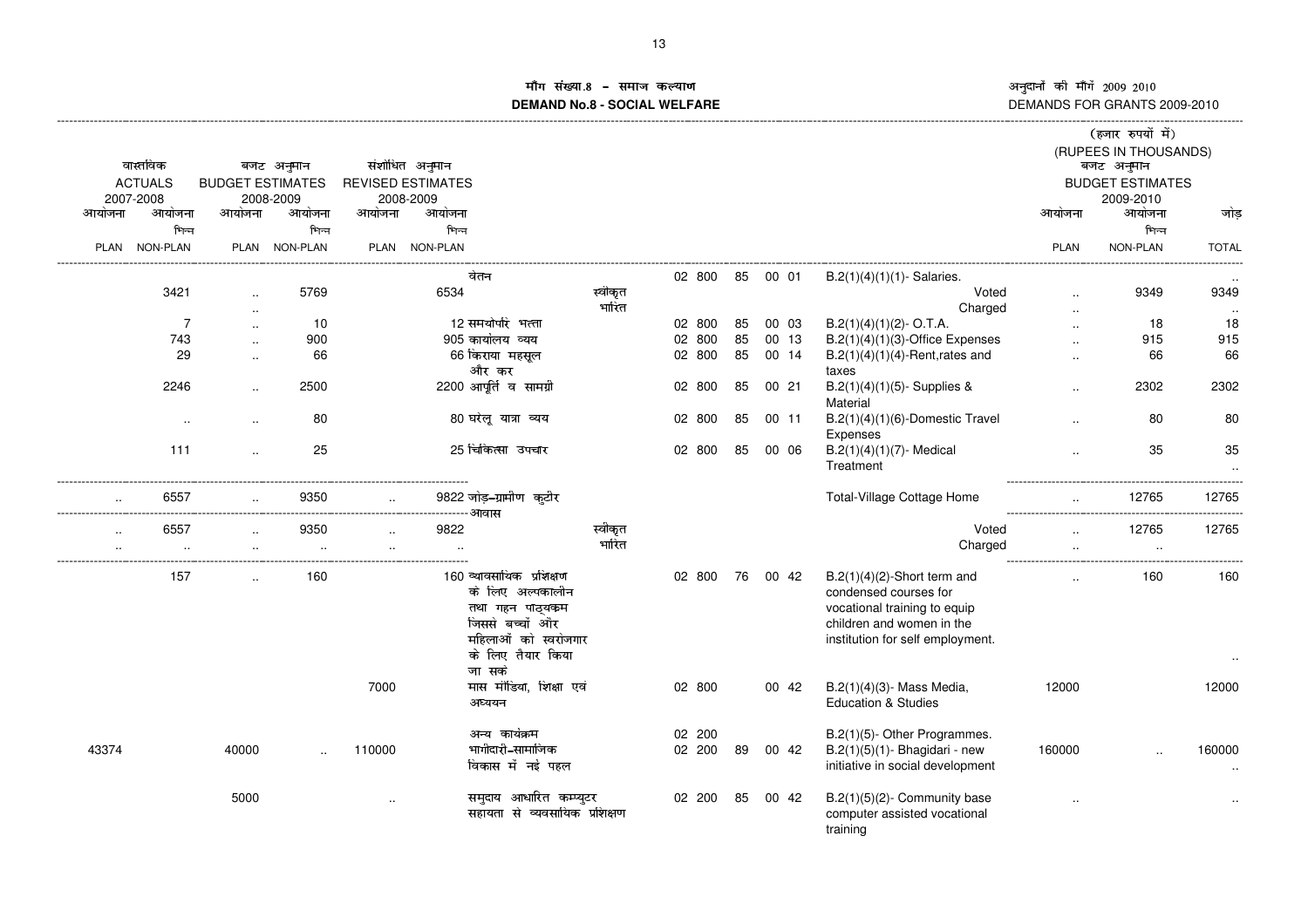©ª§ª«¬ ®¯ª°±«¬ <sup>²</sup>³³´µ <sup>²</sup>³¶³ DEMANDS FOR GRANTS 2009-2010

# ाँग संख्या **ामीग सख्या.8 − समाज कल्याण**<br>DEMAND No.8 - SOCIAL WELFARE DI

| आयोजना              | वास्तविक<br><b>ACTUALS</b><br>2007-2008<br>आयोजना<br>भिन्न<br>PLAN NON-PLAN | <b>BUDGET ESTIMATES</b><br>आयोजना | बजट अनुमान<br>2008-2009<br>आयोजना<br>भिन्न<br>PLAN NON-PLAN | आयोजना                                         | संशोधित अनुमान<br><b>REVISED ESTIMATES</b><br>2008-2009<br>आयोजना<br>भिन्न<br>PLAN NON-PLAN |                                                                                                                            |                  |                        |          |                |                                                                                                                                                                                                  | आयोजना<br><b>PLAN</b> | (हजार रुपयों में)<br>(RUPEES IN THOUSANDS)<br>बजट अनुमान<br><b>BUDGET ESTIMATES</b><br>2009-2010<br>आयोजना<br>भिन्न<br><b>NON-PLAN</b> | जोड<br><b>TOTAL</b><br>. |
|---------------------|-----------------------------------------------------------------------------|-----------------------------------|-------------------------------------------------------------|------------------------------------------------|---------------------------------------------------------------------------------------------|----------------------------------------------------------------------------------------------------------------------------|------------------|------------------------|----------|----------------|--------------------------------------------------------------------------------------------------------------------------------------------------------------------------------------------------|-----------------------|----------------------------------------------------------------------------------------------------------------------------------------|--------------------------|
|                     |                                                                             |                                   |                                                             | 11560                                          |                                                                                             | सामाजिक एवं शारिरिक<br>असहाय व्यक्तियों के<br>लिये राज्य कार्यकम                                                           |                  | 02 200                 |          | 00 42          | $B.2(1)(5)(3)$ - State programme/<br>events for socially and<br>physically disadvantaged<br>persons                                                                                              | 12000                 |                                                                                                                                        | 12000                    |
|                     |                                                                             |                                   |                                                             | 540                                            |                                                                                             | संशाधन विकास रिपोर्ट<br>मानव<br>की सिफारिशों का प्रतिपालन                                                                  |                  | 02 200                 |          | 00 42          | $B.2(1)(5)(4)$ - Implementation<br>of the Recommendations of<br><b>HRD Report</b>                                                                                                                | 1700                  |                                                                                                                                        | 1700                     |
| 43374               | 6714                                                                        | 45000                             | 9510                                                        | ------------------------------------<br>129100 |                                                                                             | 9982 जोड-अन्य व्यय                                                                                                         |                  |                        |          |                | Total - Other Expenditure                                                                                                                                                                        | 185700<br>----------- | 12925                                                                                                                                  | 198625                   |
| 43374<br>$\ddotsc$  | 6714<br>$\cdot$                                                             | 45000<br>$\ddotsc$                | 9510<br>$\ddot{\phantom{a}}$                                | 129100<br>$\ddotsc$                            | 9982                                                                                        |                                                                                                                            | स्वीकृत<br>भारित |                        |          |                | Voted<br>Charged                                                                                                                                                                                 | 185700<br>$\cdot$ .   | 12925<br>$\ddot{\phantom{a}}$                                                                                                          | 198625                   |
| 437081              | 115154                                                                      | 1219550                           | 168244                                                      | 1845000                                        |                                                                                             | 190432 जोड़–मुख्य शीर्ष "2235"                                                                                             |                  |                        |          |                | TOTAL - MAJOR HEAD"2235"                                                                                                                                                                         | 1998900               | 246981                                                                                                                                 | 2245881                  |
| 437081<br>$\ddotsc$ | 115154                                                                      | 1219550                           | 168244                                                      | 1845000                                        | 190432                                                                                      |                                                                                                                            | स्वीकृत<br>भारित |                        |          |                | Voted<br>Charged                                                                                                                                                                                 | 1998900<br>$\cdot$ .  | 246981                                                                                                                                 | 2245881                  |
|                     |                                                                             |                                   |                                                             |                                                |                                                                                             | मुख्य शीर्ष "2236"<br>पोषण<br>पोषक आहार एवं पेयों<br>का वितरण<br>विशेष पोषक कार्यकम<br>ापोषक कार्यक्रम<br>किशोरियों के लिए | 2236             | 02<br>02 101<br>02 101 | 98       | 00 42          | MAJOR HEAD "2236"<br><b>B.3- Nutrition</b><br>B.3(1)- Distribution of nutritious<br>food and beverages.<br>B.3(1)(1)- Special Nutrition<br>Programme<br>$B.3(1)(1)(1)$ - Nutrition<br>Programme. |                       |                                                                                                                                        |                          |
| 6512                |                                                                             | 7500                              |                                                             | 7500                                           |                                                                                             | योजना(किशोरी शक्ति<br>योजना)                                                                                               |                  | 02 101                 | 95       | 00 42          | $B.3(1)(1)(2)$ -Scheme for<br>adolescent girls (Kishori Shakti<br>Yojna)                                                                                                                         | 10200                 |                                                                                                                                        | 10200<br>$\cdot$ .       |
| 175140              |                                                                             | 165100                            |                                                             | 399500                                         |                                                                                             | पूरक पोषक कार्यकम<br>प्रधानमंत्री ग्रामोदय<br>योजना                                                                        |                  | 02 101<br>02 101       | 90<br>86 | 00 42<br>00 42 | $B.3(1)(1)(3)$ - Supplementary<br>Nutrition Prgogramme<br>B.3(1)(1)(4)-Prime Minister<br>Gramodhay Yojna (PMGY)                                                                                  | 435100                |                                                                                                                                        | 435100                   |
| 777                 |                                                                             | 17700                             |                                                             | 17700                                          |                                                                                             | किशारियों के लिए<br>राष्ट्रीय कार्यकम                                                                                      |                  | 02 101                 | 84       | 00 42          | B.3(1)(1)(5)- National<br>Programme for adolescent girls                                                                                                                                         | 4000                  |                                                                                                                                        | 4000                     |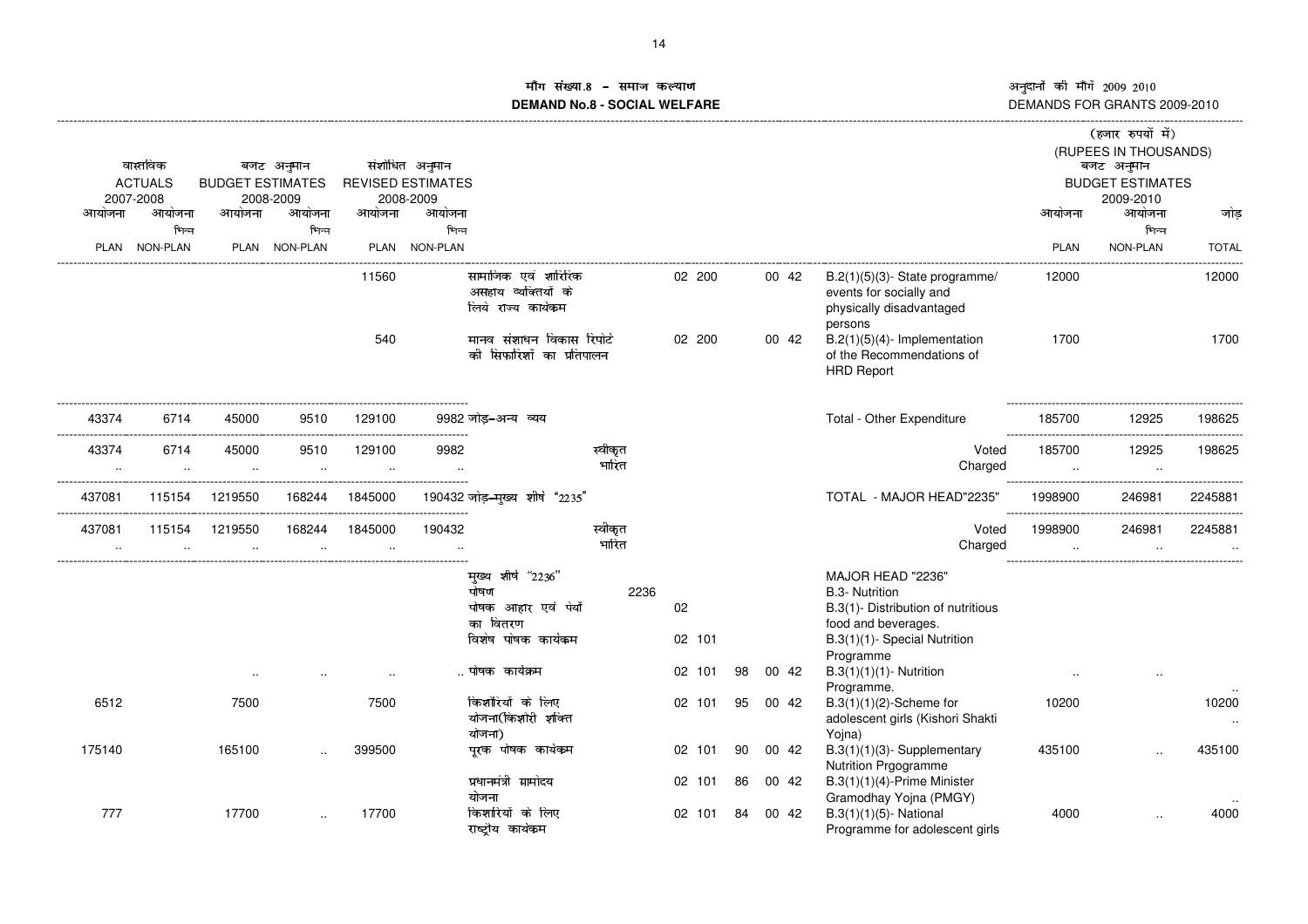नुदानों की माँगें 2009–2010 अनुदानों की माँगें 2009–2010<br>DEMANDS FOR GRANTS 2009-2010

### **गि**संख्या ÷ùú ôðñûüýñþ÷ñÿ-**DEMAND No.8 - SOCIAL WELFARE**

|           |                                           |                        |               |           |                          |                                                                                     |      |                  |    |       |                                                                                                            |             | (हजार रुपयों में)                   |              |
|-----------|-------------------------------------------|------------------------|---------------|-----------|--------------------------|-------------------------------------------------------------------------------------|------|------------------|----|-------|------------------------------------------------------------------------------------------------------------|-------------|-------------------------------------|--------------|
|           | वास्तविक                                  |                        | बजट अनुमान    |           | संशोधित अनुमान           |                                                                                     |      |                  |    |       |                                                                                                            |             | (RUPEES IN THOUSANDS)<br>बजट अनुमान |              |
|           | <b>ACTUALS</b><br><b>BUDGET ESTIMATES</b> |                        |               |           | <b>REVISED ESTIMATES</b> |                                                                                     |      |                  |    |       |                                                                                                            |             | <b>BUDGET ESTIMATES</b>             |              |
|           | 2007-2008                                 |                        | 2008-2009     |           | 2008-2009                |                                                                                     |      |                  |    |       |                                                                                                            |             | 2009-2010                           |              |
| आयोजना    | आयोजना                                    | आयोजना                 | आयोजना        | आयोजना    | आयोजना                   |                                                                                     |      |                  |    |       |                                                                                                            | आयोजना      | आयोजना                              | जोड          |
|           | भिन्न                                     |                        | भिन्न         |           | भिन्न                    |                                                                                     |      |                  |    |       |                                                                                                            |             | भिन्न                               |              |
| PLAN      | <b>NON-PLAN</b>                           |                        | PLAN NON-PLAN |           | PLAN NON-PLAN            |                                                                                     |      |                  |    |       |                                                                                                            | <b>PLAN</b> | NON-PLAN                            | <b>TOTAL</b> |
|           |                                           |                        |               |           |                          |                                                                                     |      |                  |    |       |                                                                                                            |             |                                     |              |
| 2350      |                                           | 4000                   |               | 3200      |                          | किशोरी शक्ति योजना<br>(सी.एस.एस.)                                                   |      | 02 101           | 83 | 00 42 | B.3(1)(1)(6)- Kishori Shakti<br>Yojana(CSS)                                                                | 5500        |                                     | 5500         |
| 40303     |                                           | 100000                 |               | 225300    |                          | पुरक पोषण कार्यक्रम<br>(सी.एस.एस.)                                                  |      | 02 101           | 82 | 00 42 | $B.3(1)(1)(7)$ - Supplementary<br>Nutrition Programme(CSS)                                                 | 220000      |                                     | 220000       |
| 32300     |                                           | 15500                  |               | 37600     |                          | पुरक पोषण कार्यकम के<br>लिए दिल्ली समाज कल्याण<br>बोर्ड को सहायता अनुदान            |      | 02 101           | 81 | 00 31 | $B.3(1)(1)(8)$ - Grant-in-aid to<br>Delhi Social Welfare Board<br>for Supplementary Nutrition<br>Programme | 5200        |                                     | 5200         |
|           |                                           |                        |               |           |                          | अनूसूचित जातियों के लिए<br>विशेष घटक योजना                                          |      | 02 789           |    |       | B.3(1)(2)- Special Component                                                                               |             |                                     |              |
| 34711     |                                           |                        |               | 87700     |                          | पुरक पोषक कार्यक्रम                                                                 |      |                  | 94 |       | Plan for Scheduled Castes                                                                                  |             |                                     | 95500        |
|           |                                           | 36200                  |               |           |                          | (एस.सी.एस.पी.)                                                                      |      | 02 789           |    | 00 42 | $B.3(1)(2)(1)$ - Supplementary<br>Nutrition Programme (SCSP).                                              | 95500       |                                     |              |
| 292093    |                                           | 346000                 |               | 778500    |                          | जोड़–मुख्य शीर्ष "2236"                                                             |      |                  |    |       | TOTAL - MAJOR HEAD"2236"                                                                                   | 775500      |                                     | 775500       |
| 729174    | 118948                                    | 1565550                | 175180        | 2623500   |                          | 197400 जोड-राजस्व भाग :                                                             |      |                  |    |       | TOTAL - REVENUE SECTION :                                                                                  | 2774400     | 256600                              | 3031000      |
| 729174    | 118948                                    | 1565550                | 175180        | 2623500   | 197400                   | स्वीकृत                                                                             |      |                  |    |       | Voted                                                                                                      | 2774400     | 256600                              | 3031000      |
| $\ddotsc$ | $\ddotsc$                                 | $\ddotsc$              | $\ddotsc$     | $\ddotsc$ |                          | भारित                                                                               |      |                  |    |       | Charged                                                                                                    | $\ddotsc$   | $\ddot{\phantom{a}}$                |              |
|           |                                           |                        |               |           |                          | पूँजी भाग<br>मुख्य शीर्ष "4235"<br>सामाजिक सुरक्षा एवं<br>कल्याण पर पॅजी<br>परिव्यय | 4235 |                  |    |       | <b>CAPITAL SECTION</b><br>MAJOR HEAD "4235"<br>BB.1- Capital Outlay on Social<br>Security & Welfare        |             |                                     |              |
|           |                                           |                        |               |           |                          | समाज कल्याण                                                                         |      | 02               |    |       | BB.1(1)- Social Welfare                                                                                    |             |                                     |              |
| 16400     |                                           | 20000                  |               | 1000      |                          | महिला कल्याण<br>महिला विकास निगम<br>को पॅजी निवेश                                   |      | 02 103<br>02 103 | 97 | 00 53 | BB.1(1)(1)- Women's Welfare<br>BB.1(1)(1)(1)- Crises Interventior                                          | 5000        |                                     | 5000         |
|           |                                           | 30000                  |               | 1000      |                          | कामकाजी महिला होस्टल                                                                |      | 02 103           | 98 | 00 53 | Center for Girls and Women<br>BB.1(1)(1)(2)- Construction of                                               | 10000       |                                     | 10000        |
|           |                                           |                        |               |           |                          | निर्माण<br>अन्य व्यय                                                                |      | 02 800           |    |       | working women hostel<br>BB.1(1)(2)-Other Expenditure                                                       |             |                                     |              |
|           |                                           | $\ddot{\phantom{a}}$ . |               | 9000      |                          | विद्यमान भवनों में<br>अतिरिक्त सुविधाओं का<br>प्रावधान                              |      | 02 800           | 94 | 00 42 | BB.1(1)(2)(1)- Provision of<br>additional facilities in the existing<br>buildings                          | 6000        |                                     | 6000         |
|           |                                           |                        |               |           |                          | बुर्जुगों, अशक्त तथा<br>निराश्रितों का कल्याण                                       |      | 02 104           |    |       | BB.1(1)(3)- Welfare of aged,<br>infirm and destitutes                                                      |             |                                     |              |